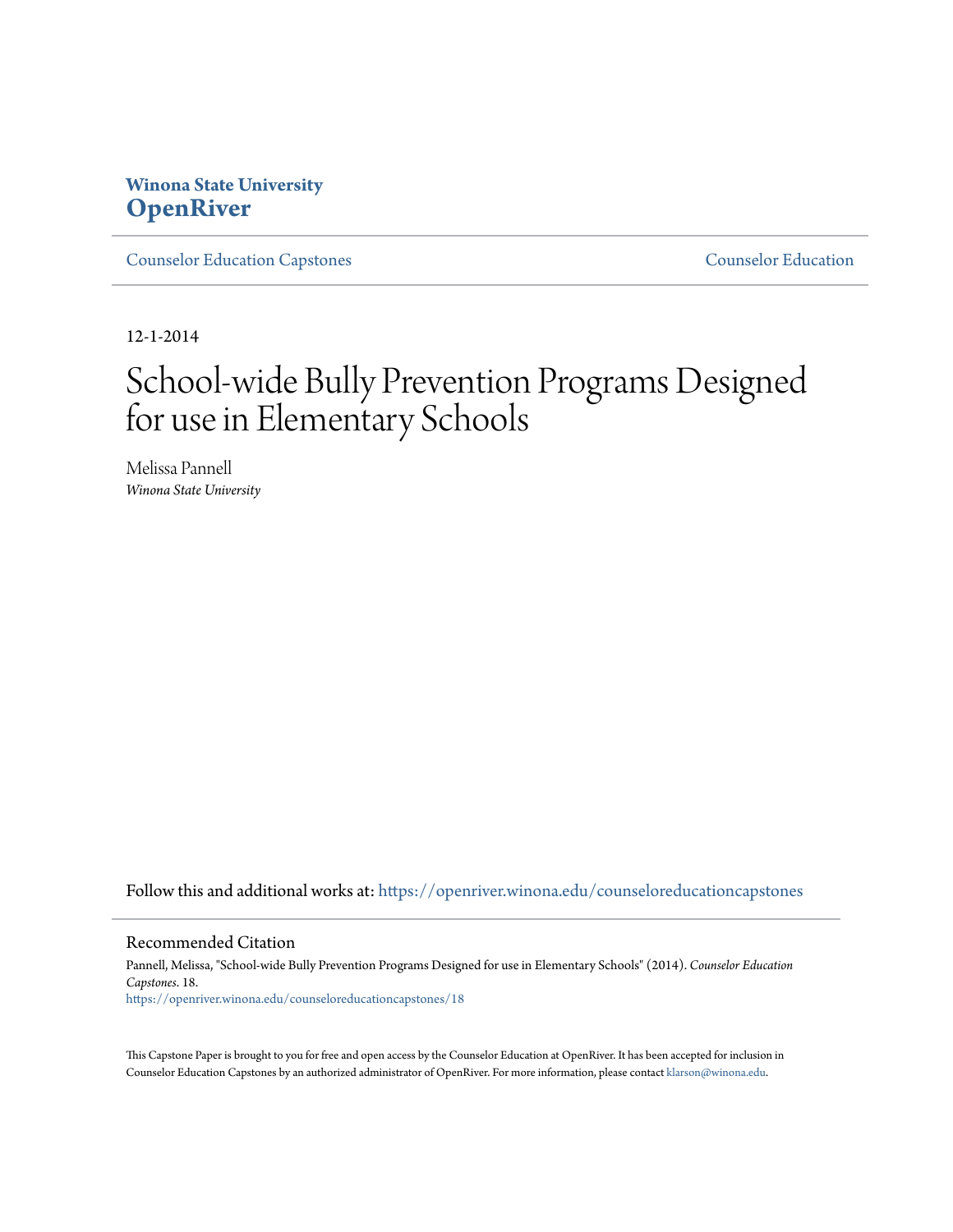# SCHOOL-WIDE BULLY PREVENTION PROGRAMS DESIGNED FOR USE IN ELEMENTARY SCHOOLS

Melissa Pannell

A Capstone Project submitted in partial fulfillment of the requirements for the Master of Science Degree in Counselor Education at Winona State University

Fall 2014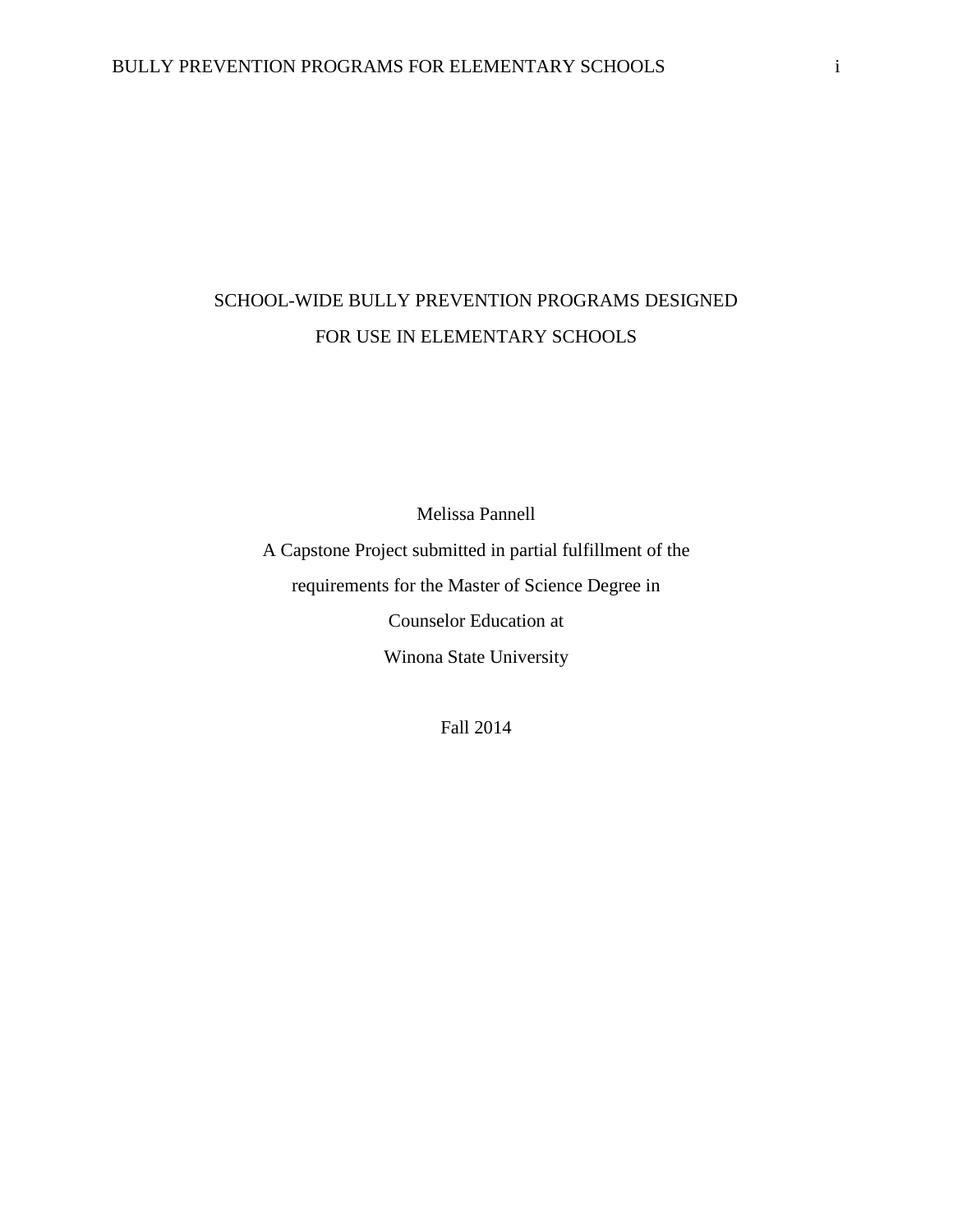Winona State University

College of Education

Counselor Education Department

CERTIFICATE OF APPROVAL

#### CAPSTONE PROJECT

\_\_\_\_\_\_\_\_\_\_\_\_\_\_\_\_\_\_\_\_

\_\_\_\_\_\_\_\_\_\_\_\_\_\_\_\_\_\_\_\_\_\_\_\_\_\_\_

School-wide Bully Prevention Programs Designed for use in Elementary Schools

This is to certify that the Capstone Project of

Melissa Pannell

Has been approved by the faculty advisor and the CE 695 – Capstone Project

Course Instructor in partial fulfillment of the requirements for the

Master of Science Degree in

Counselor Education

Capstone Project Supervisor: \_\_\_\_\_\_\_\_\_\_\_\_\_\_\_\_\_\_\_\_

Name

Approval Date: \_\_\_\_\_\_\_\_\_\_\_\_\_\_\_\_\_\_\_\_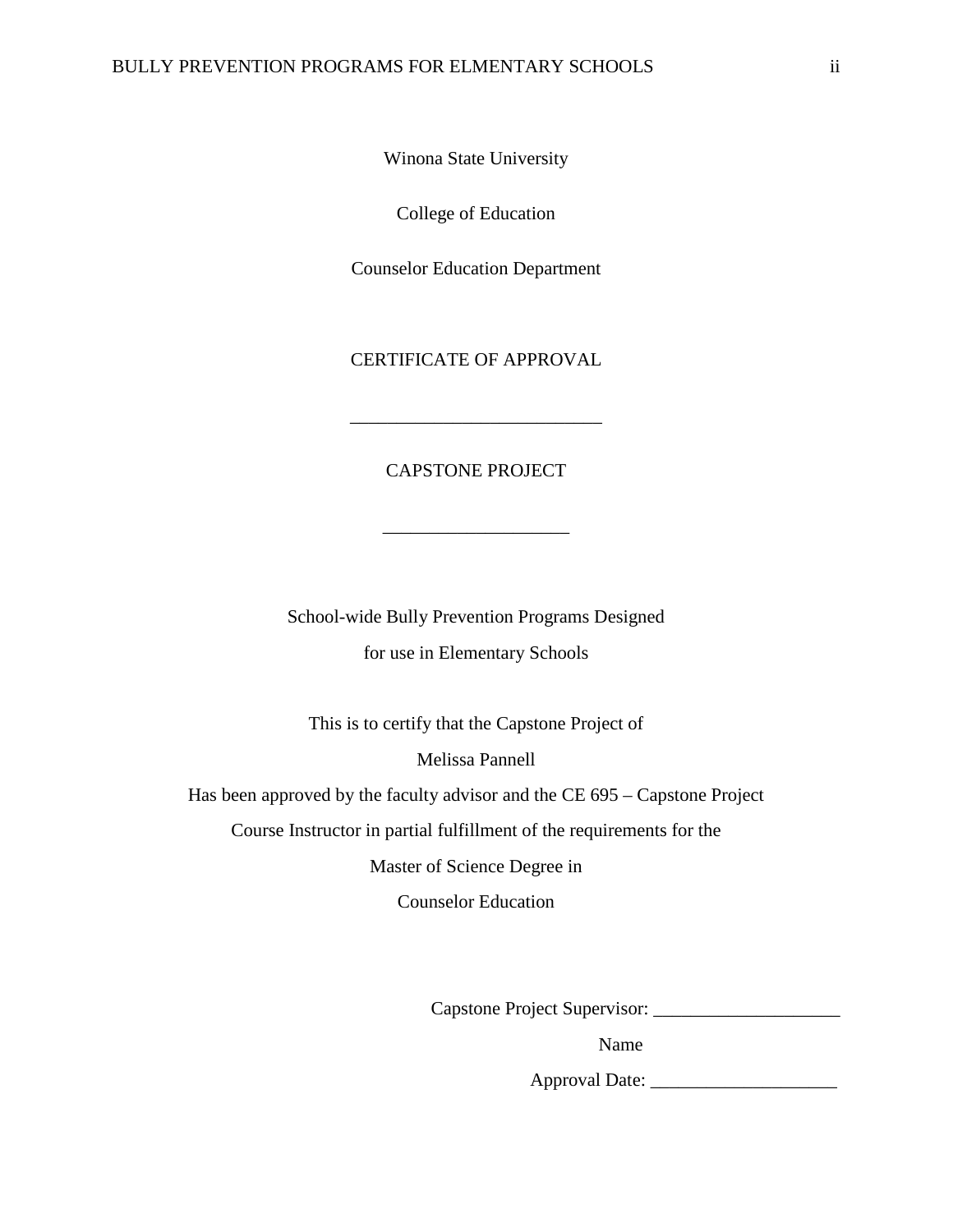#### Abstract

Every day children all over the world become the victims of bully behavior. The notion of bullying can mean very different things to different people, yet the results can be devastating and long-lasting. Leading the charge in bullying research, Dan Olweus, helped to develop a school-wide bullying prevention program aimed at reducing and ultimately ending bullying in schools. Olweus' research and subsequent prevention program helped lead the charge and push for other school-wide bullying prevention programs. This study will examine the goals, components, evaluation and effectiveness of school-wide bullying prevention programs from all over the world including the Olweus Bullying Prevention Program from Norway; Kiusaamista Vastaan (KiVa) out of Finland; Walk away, Ignore It, Talk it out, and Seek help (WITS) from Canada; and Steps to Respect: A Bullying Prevention Program developed and implemented in the United States. Although the programs differ in their content and delivery, all seek to stop school and childhood bullying during a child's formative elementary school years.

*Keywords:* bullying, school-wide prevention program, Dan Olweus, Olweus Bullying Prevention Program, KiVa, WITS, Steps to Respect, elementary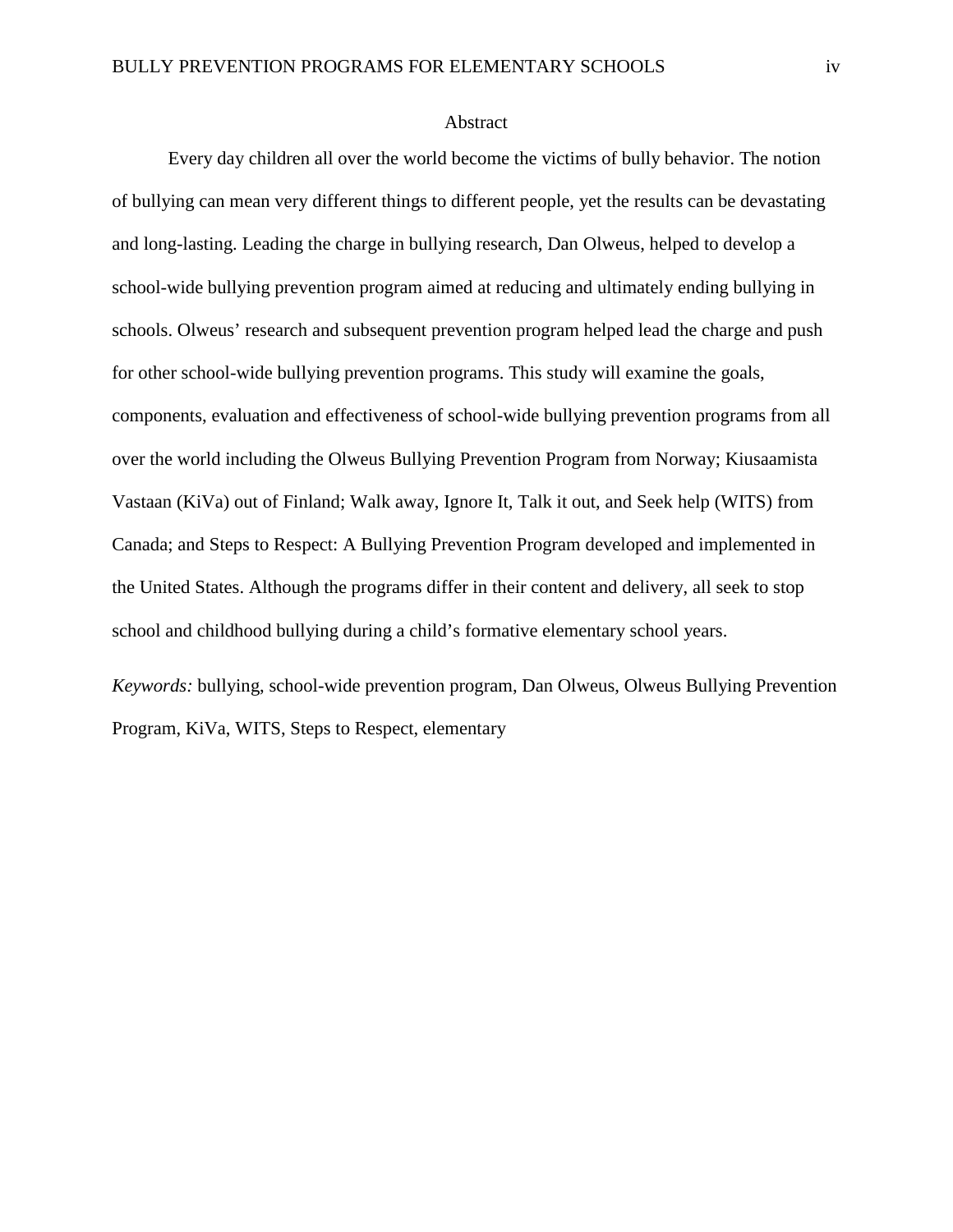### Table of Contents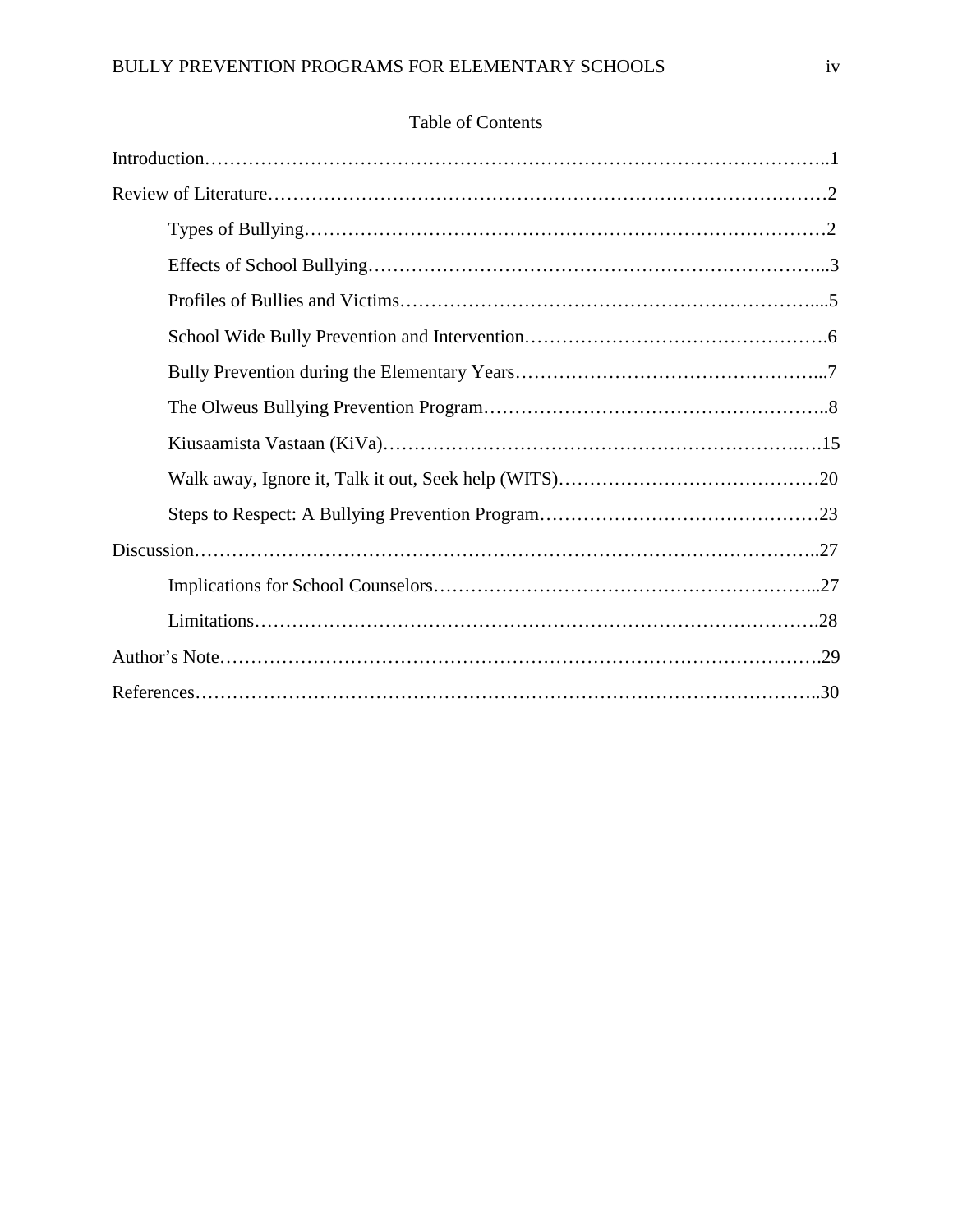## **School-wide Bully Prevention Programs designed for use in Elementary Schools Introduction**

Children of today are challenged by the realities of bullying every day. The term bullying has many different connotations for people. Dan Olweus (1993), a leader in school bullying research and prevention, initially defined bullying as a situation where a student has been subjected to repeated negative actions, over a period of time, by one or more students. The current revised Olweus definition of bullying is "when someone repeatedly and on purpose says or does mean or hurtful things to another person who has a hard time defending himself or herself" (Olweus, et al., 2007). Fellow researchers' definitions of bullying include: an incidence of bullying has occurred when there is an imbalance of power or strength (Seigle, 2012); it is an aggressive behavior that is repetitive with an intent to harm (Bauer, Lozano, & Rivara, 2007); intentional, uncalled-for, and long-lasting psychological or physical violence (Safran, 2007). Although many definitions state that bullying need be a repetitive act, a single traumatic incident can cause a child to have an expectation and fear that the abuse will continue (Juvonen & Graham , 2014). Despite the vast array of definitions for the term bullying, most, if not all, are indicative of an individual being harmed by another either emotionally or physically. Due to the numerous and varied definitions, it is difficult to establish a complete understanding of the prevalence of bullying, especially in schools (Hong, 2008).

Though bullying occurs in a variety of forms, it can have devastating effects and consequences for children that may be long-lasting. Current research has indicated that the pervasive and cyclical nature of bullying can be dealt with in a school setting. The use of schoolwide bullying prevention programs to reduce bullying and victimization is on the rise. A variety of programs exist, yet there are vast differences amongst them.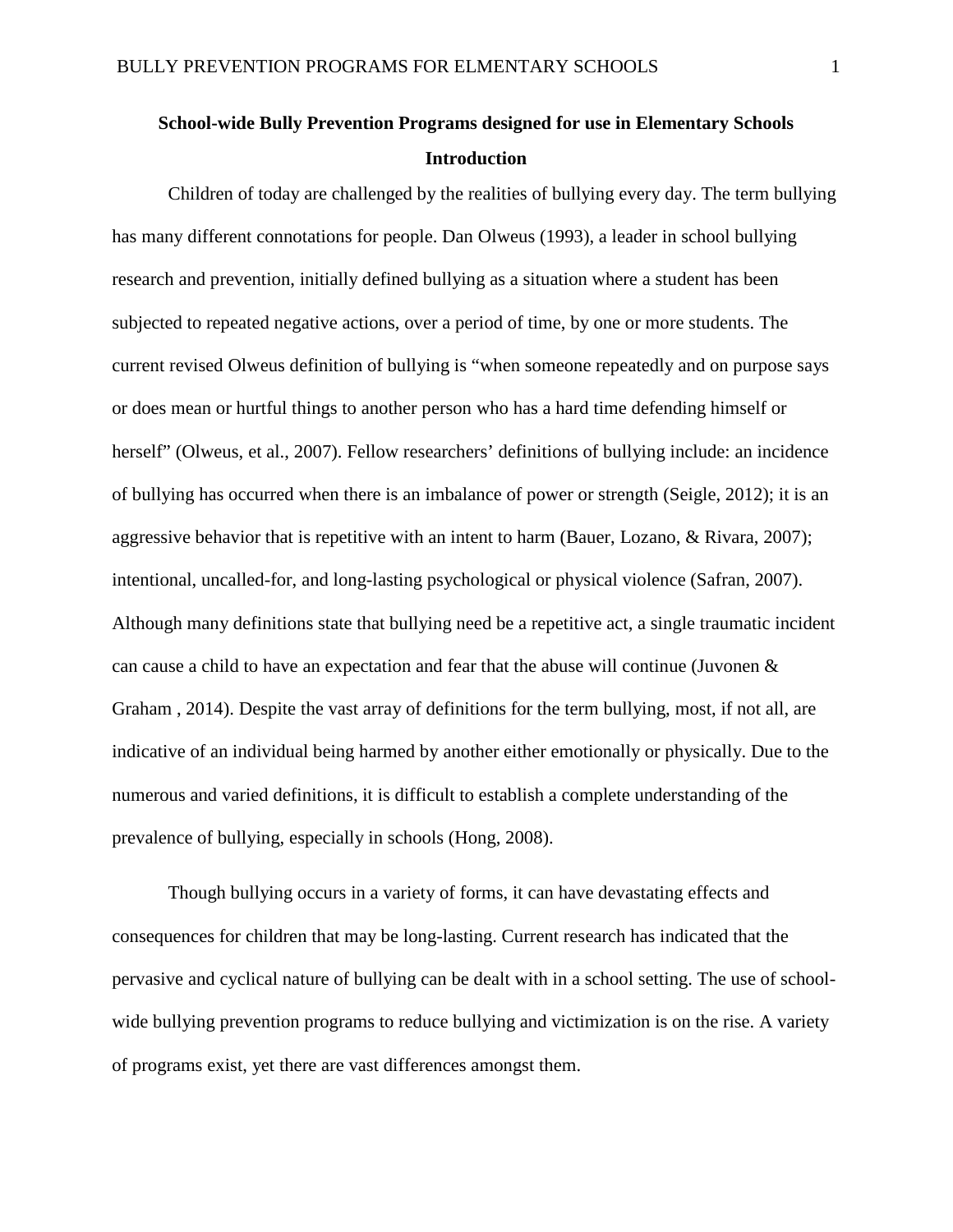#### **Review of Literature**

#### **Types of bullying**

In the realm of bullying, traditionally speaking, there are two main types of bullying: direct and indirect. Bullying that is direct is typically either physical or verbal, whereas indirect bullying is psychological or relational (Baldry, 2004). Physical bullying can be defined as the use of physical actions to harm or threaten another; examples include hitting, kicking, pushing, taking or destroying another's belongings (Wang & Iannotti, 2012). Verbal bullying is usually done face to face and meant to hurt or threaten another, this includes name calling and teasing (Wang, Iannotti, & Nansel, 2009; Wang & Iannotti, 2012). Indirect bullying uses tactics such as spreading rumors, backstabbing, exclusion from group and frequently involve relational manipulation (Juvonen & Graham , 2014). The intent behind both psychological and relational bullying is to hurt someone else through purposeful damage to their social relationships (Wang & Iannotti, 2012).

More recently, a third form of bullying has cropped up: cyberbullying. Cyberbullying involves the use of technology and telecommunications to harrass, threaten or hurt another person(s) (Wang & Iannotti, 2012). Individuals send and post hurtful messages, pictures or videos via text messages, emails, social network sites, and instant messages (Hanley, 2009 ). Cyberbullying can also be used to sexually harass others, which may include the distribution of unsolicited text and/or photos of a sexual nature and the request of sexual acts online or offline (Mishna, Saini, & Solomon, 2009). Studies have found that children and youth who are victims of cyberbullying are less likely to report this to their parents (O'Connell, Price, & Barrow, 2004). The fear of internet privileges being taken away can cause children to be reluctant to tell their parents about any cyberbullying they may experience (Agatston, Kowalski, & Limber, 2007).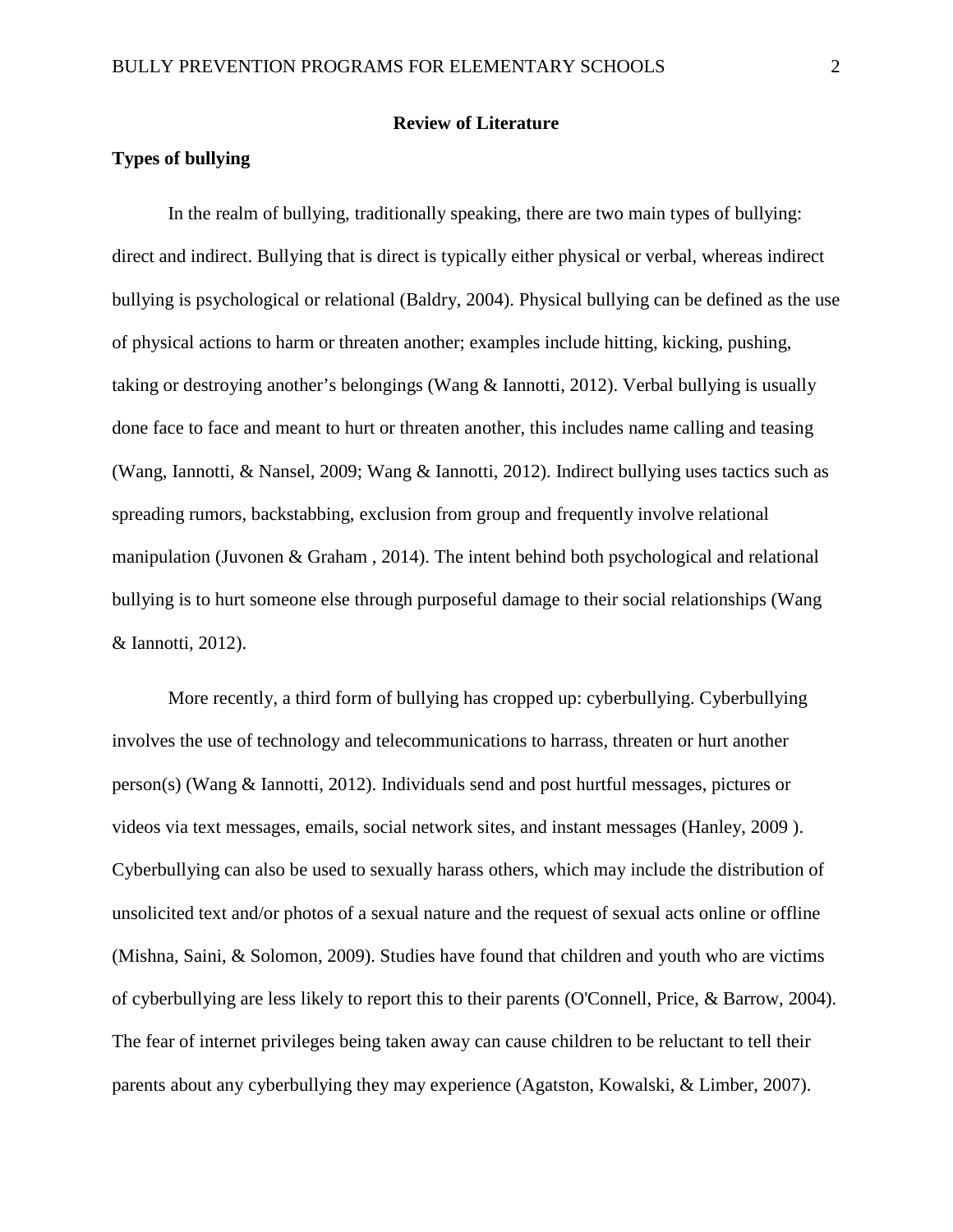#### **Effects of School bullying**

Bullying that takes place at schools has only recently, in the last forty to fifty years, been widely studied and written about. It is a dangerous phenomenon that affects children worldwide (Tsiantis, et al., 2013). Reports indicate that every single day, over 160,000 American children skip school, due to a fear of being bullied ( (Hirsch, Lowen, & Santorelli, 2012). In the United States, an estimated 25 to 50 percent of students have indicated that they have been victims of bullying at some point during their school careers (Hirsch, Lowen, & Santorelli, 2012). On the other hand, between 15 and 20 percent of students have reported bullying other students (Seigle, 2012). School bullying has been seen as a social trend that involves ordinary children in specific circumstances (Horton, 2011).

School bullying is associated with a negative classroom and/or social environment (Juvonen & Graham , 2014). Most students report that they believe bullies are a normal part of school, which is suggestive of bullying being enmeshed in a school's culture (Safran, 2007). Any child who has been bullied or been a bully is at an increased risk to develop issues that affect his/her overall well-being. School bullying has been labeled as a problematic behavior that affects school achievement, prosocial skills, and psychological well-being of both the perpetrator and the victim (Wang, Iannotti, & Nansel, 2009).

Much research has been done on the detrimental effects of bullying. Students that have been victimized by bullying may deal with negative effects on concentration and learning in school, and may refuse to attend school or avoid it altogether (Menard & Grotpeter, 2014). Past research has found that peer victimization is adversely associated with academic achievement with the link being greater for boys than for girls (Wang & Iannotti, 2012). Due to a lowered sense of self-efficacy, victims of bullying tend to have lower academic achievement then their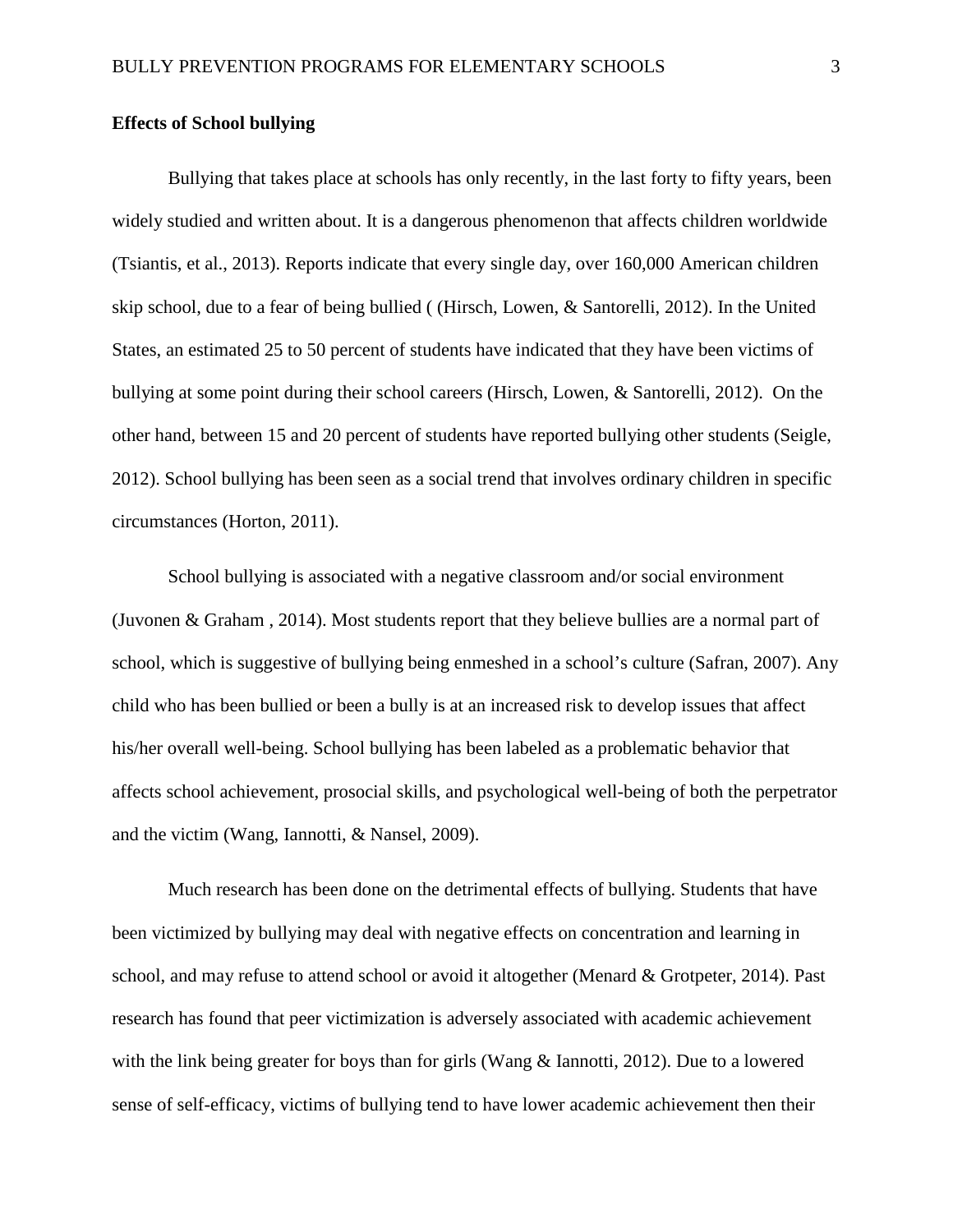peers and are more likely to be absent from school (Williams & Kennedy, 2012). Research has also found that students feel less safe and less satisfied with school life when bullying behavior and problems occur in the school and in schools where the bully and victim problems are not dealt with (Menard & Grotpeter, 2014).

The effects of bullying can be profound and long-lasting. A child may experience feelings of stupidity, shame, unattractiveness, failure, have psychosomatic symptoms like headaches or stomachaches, or be physically injured (Menard & Grotpeter, 2014). Victims usually have more internalizing problems like depression, loneliness, anxiety and suicidal ideation (Wang & Iannotti, 2012). In early childhood, between the ages of 3 and 6, internalizing problems are stable (Leadbeater & Hoglund, 2009). Victims, particularly girls, are more likely to have mental health conditions, with reported higher rates of depression and suicidal ideation (Baldry, 2004). Rigby (2000) indicated that if teachers, peers or parents provide social support, the negative consequences of bullying can be reduced; it is expected that a positive relationship with parents will protect a child against the effects of victimization and reduce the child's risk of developing poor mental and physical health because the student may feel more supported thus they are more likely to report problems and seek out help.

Bullies have higher incidence of externalizing problem behaviors like substance use and violent behaviors (Wang & Iannotti, 2012). Externalizing problems such as physical aggression and hyperactivity can be detected and stable in early elementary school grades (Leadbeater & Hoglund, 2009). Reports have indicated that parents of bullies are generally less supportive of their children; this can lead to vaster feelings of anxiety and insecurity (Baldry, 2004). It is difficult to say with certainty that a child who participates in bullying behavior will have low self-esteem as other studies have suggested that bullies can have both higher and lower self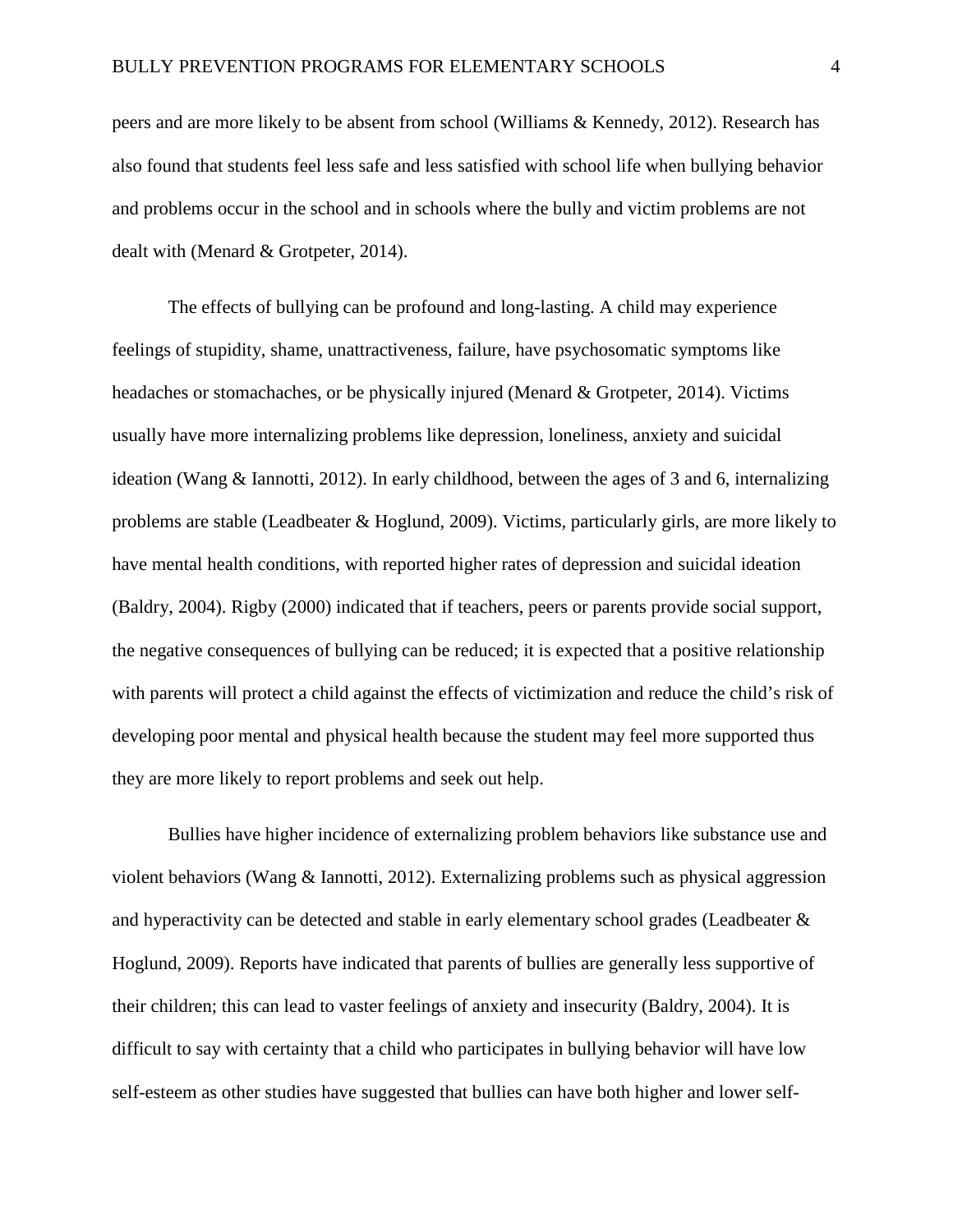esteem than non- bullies (Patchin & Hinduja, 2010). In the long term, bullies are more likely to be convicted of crimes in their adulthoods (Olweus, 1993).

Students who are bully-victims are at the most risk for having both internalizing and externalizing problems (Juvonen, Graham, & Schuster, 2003). It is more likely that these children will be hyperactive, have a greater chance of being referred for psychiatric consultation and have lower self-esteem than their peers; they may also have fewer friends and be more stigmatized (Holt, Finkelhor, & Kantor , 2007).

#### **Profiles of Victims and Bullies**

Every child has the possibility of being a victim of bullying, a perpetrator of bullying, or a bully-victim. Different research has had different results regarding the profile of bullies and victims. Olweus (2003) identified two types of victims, passive/submissive and provocative victims; around 80 – 85 percent of the time the victims are passive/submissive. Other researchers have indicated that there are similar characteristics amongst victims of bullying and perpetrators of bullying. Children who display internalizing symptoms, cry easily, overly fearful, sad, have excessive worry, may become chronic targets of peer victimization (Leadbeater & Hoglund, 2009). They may also have poor social skills and poor peer relationships (Casebeer, 2012). Olweus (1993) wrote that victims may have a combination of both an anxious and aggressive reaction pattern, may be hyperactive and behave in ways that may irritate others and create tension. It should be noted that relational aggression amongst girls can take place within or outside a popular clique (Safran, 2007). Bullies, on the other hand, demonstrated have beliefs that support aggression and tend to enjoy a higher social standing among their peers (Casebeer, 2012). Oftentimes they are impulsive, have a strong need to dominate others, have little empathy for victims and have a positive view of themselves (Olweus, 1993).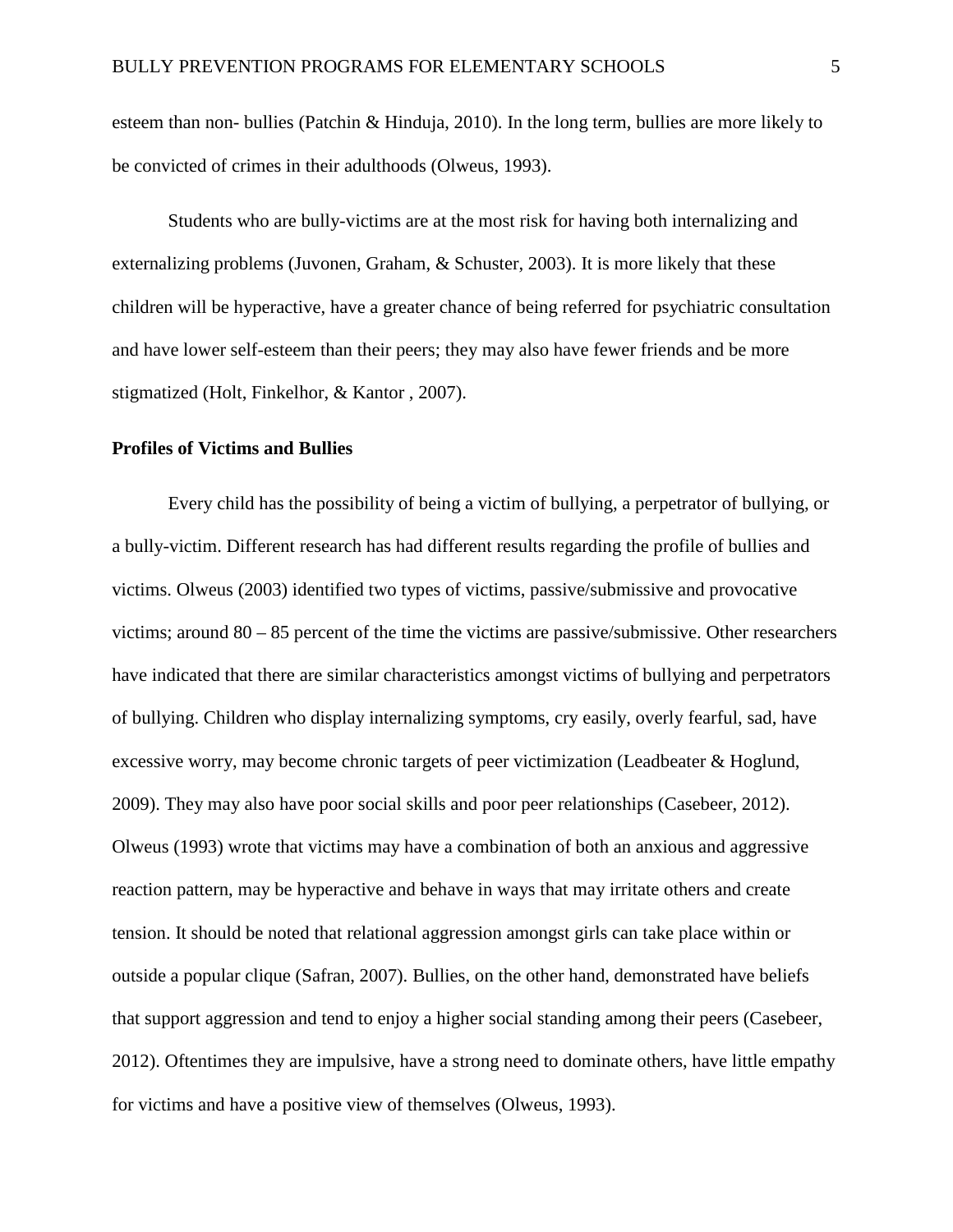Researchers have indicated that gender and race differences exist in terms of bullying. It is more common to find boys involved in bullying than girls (Baldry, 2004). Boys, typically viewed as aggressors, are usually the ones to use physical violence (Stassen Berger, 2007). Girls are more likely to employ the indirect method of bullying known as relational aggression more so than physical aggression and more girls have indicated that they have been hurt by relational aggression than boys (Leadbeater, 2010). Despite this, boys and girls have similar rates and proportions of victimization, though several studies have found that boys are more often bullied than their female peers (Baldry, 2004). Wang, Iannotti and Nansel (2009) conducted a study of American school children and found that African-American and Hispanic adolescents are more likely to be perpetrators of bullying rather than victims when compared with their Caucasian counterparts.

#### **School -Wide Bully Prevention and Intervention**

School bullying began to be universally recognized and researched in the 1970s by researcher Dan Olweus (Tsiantis, et al., 2013). Due to the numerous tragic consequences related to bullying incidences along with the need for more psycho-educational programs, many bully prevention programs have been created (Newman - Carlson & Horn, 2004). Universal programs were created to prevent bully behavior and violence in schools by training students, teachers, and staff about the issues; most programs also aim to change the entire school environment, since everyone in the school is affected by bullying (Orpinas, Horne, & Staniszewski, 2003).

Researchers Smith, Schneider, Smith & Anadidou (2004) stated that the use of a wholeschool approach is grounded on the notion that bully behavior and peer victimization are systemic problems, and any intervention program must be directed at the whole school instead of individual bullies or victims. The most successful antibullying prevention programs typically use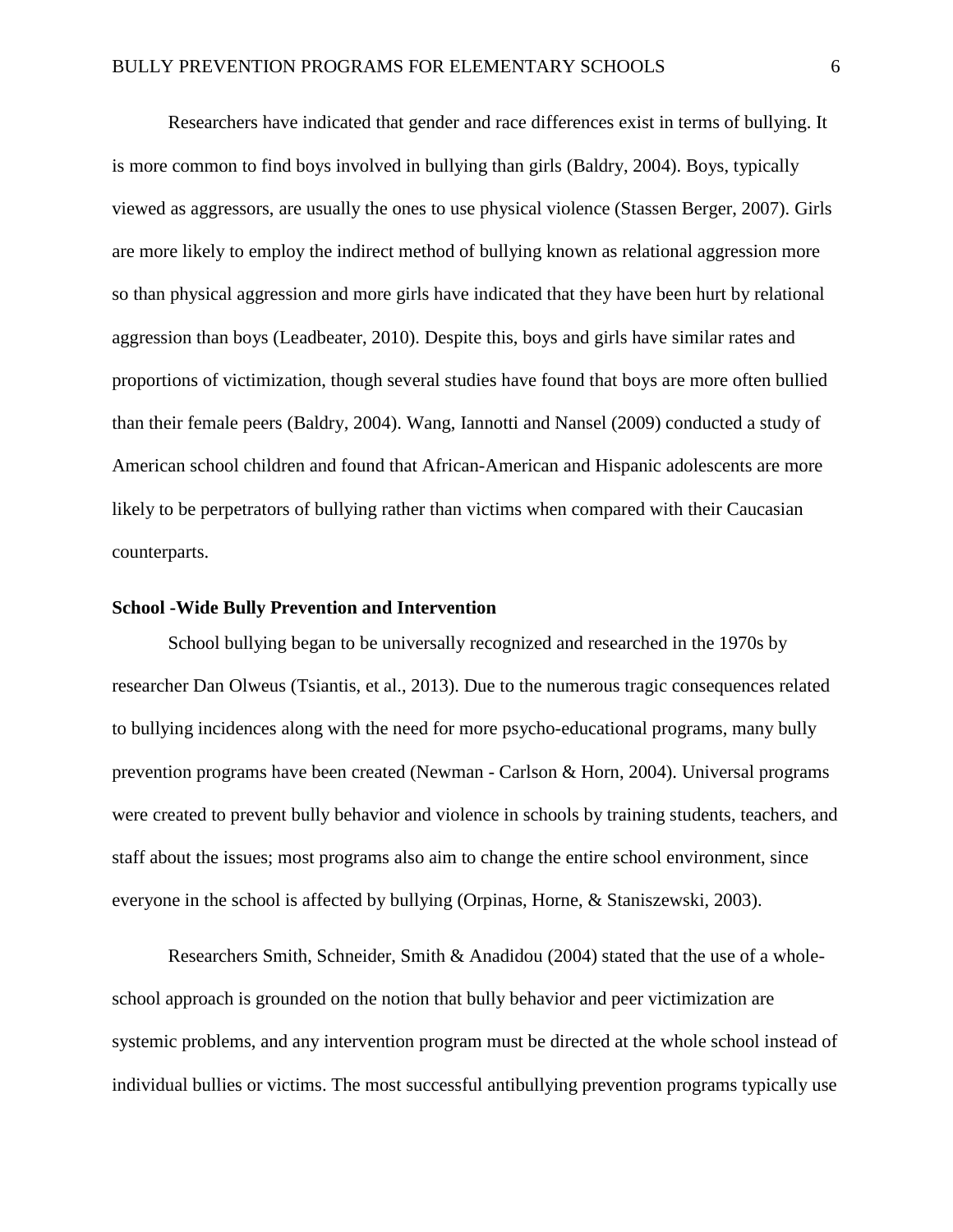a holistic approach, which is based on a socio-ecological perspective (Tsiantis, et al., 2013). In these types of programs, the school environment is seen as a system comprised of both social relationships and networks that can be made better as change occurs across the entire school population (Cowie & Jennifer, 2008) An advantage of using a whole-school approach, is that it removes the potential issue of stigmatizing the victims or bullies, and provides information to the entire school community about bullying and what the appropriate response is (Smith , Schneider, Smith, & Ananiadou, 2004)

It is common that school wide prevention programs include training educators to recognize and intervene successfully in bullying incidences, informing students about bullying, changing their attitudes and incorporating parents (Mishna, 2008). Olweus (1993) noted that adult involvement is a necessary requirement in counteracting bully behavior and victimization in a school-based program; it is essential that adults do not view bullying as an expected part of a child's life.

#### **Bullying Prevention during the Elementary Years**

It is important to begin executing prevention programs in a child's early childhood years, as bullying can become more pervasive later on. Bullying, both by peers and siblings, as well as victimization has been witnessed in children as young as preschool, and this advocates for addressing bullying early (Ostrov, et al., 2008). Bullying has appeared to become more persistent in the later stages of primary school, thus it would seem that the implementation of a bullying prevention program that is targeted at this age group is both timely and necessary (Tsiantis, et al., 2013). Although there are a variety of school-wide bullying prevention programs aimed at all elementary grades, approaches need to be more akin to the developmental differences that exist from children in kindergarten to students in  $6<sup>th</sup>$  grade (Leadbeater & Sukhawathanakul, 2011).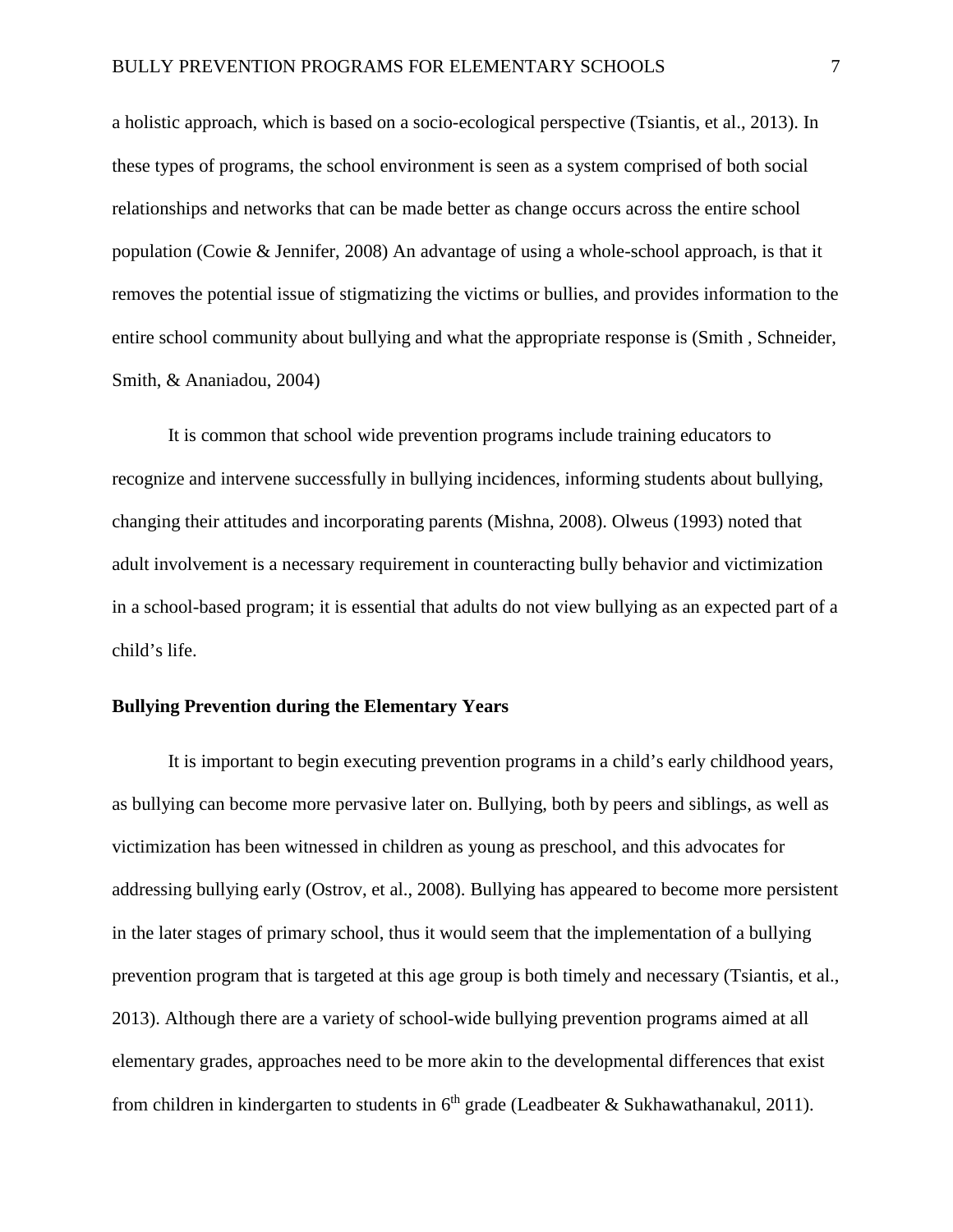#### **The Olweus Bullying Prevention Program**

In 1983, three male students in Norway, aged 10 to 14, committed suicide as a result of bullying; their deaths sparked a national movement in Norway to end bullying and youth aggression (Kallestad & Olweus, 2003). Norway's Ministry of Education appointed psychology professor Dan Olweus to do large-scale research and construct an intervention program about bullying and victimization (The Olwues Bullying Prevention Program: A proven school-based program to reduce bullying, 2005). This resulted in the program, the First Bergen Project Against Bullying, known today as the Olweus Bullying Prevention Program (Limber, 2011). It has the distinction of being the first comprehensive whole school intervention program that has been implemented on a large scale and systematically evaluated (Smith , Schneider, Smith, & Ananiadou, 2004). The Olweus program was designed to function as a multi-level and multicomponent school based program that focuses on the decrease of school bullying, with a hope of complete elimination of the behavior (Olweus, 1993). It can, and has been, put into practice at all school levels - elementary, middle and high schools (Limber, 2011).

The main goals of the program are to reduce existing bullying and victimization problems, both in and out of school, prevent the development of new issues and create a more cohesive school community (Olweus, 1993). Schools must work to restructure their environment in order to lessen the opportunity for bully behavior and any rewards associated with the behavior; it is also important to build community amongst students, administrators, teachers and staff (Limber, 2011). Additionally, the program was based around four principles needed to create a positive and safe environment for students (Kallestad & Olweus, 2003). Adults in the school should be interested in the students and demonstrate warmth; there should be set limits in regards to unacceptable behavior; consistent, non-physical and non-hostile negative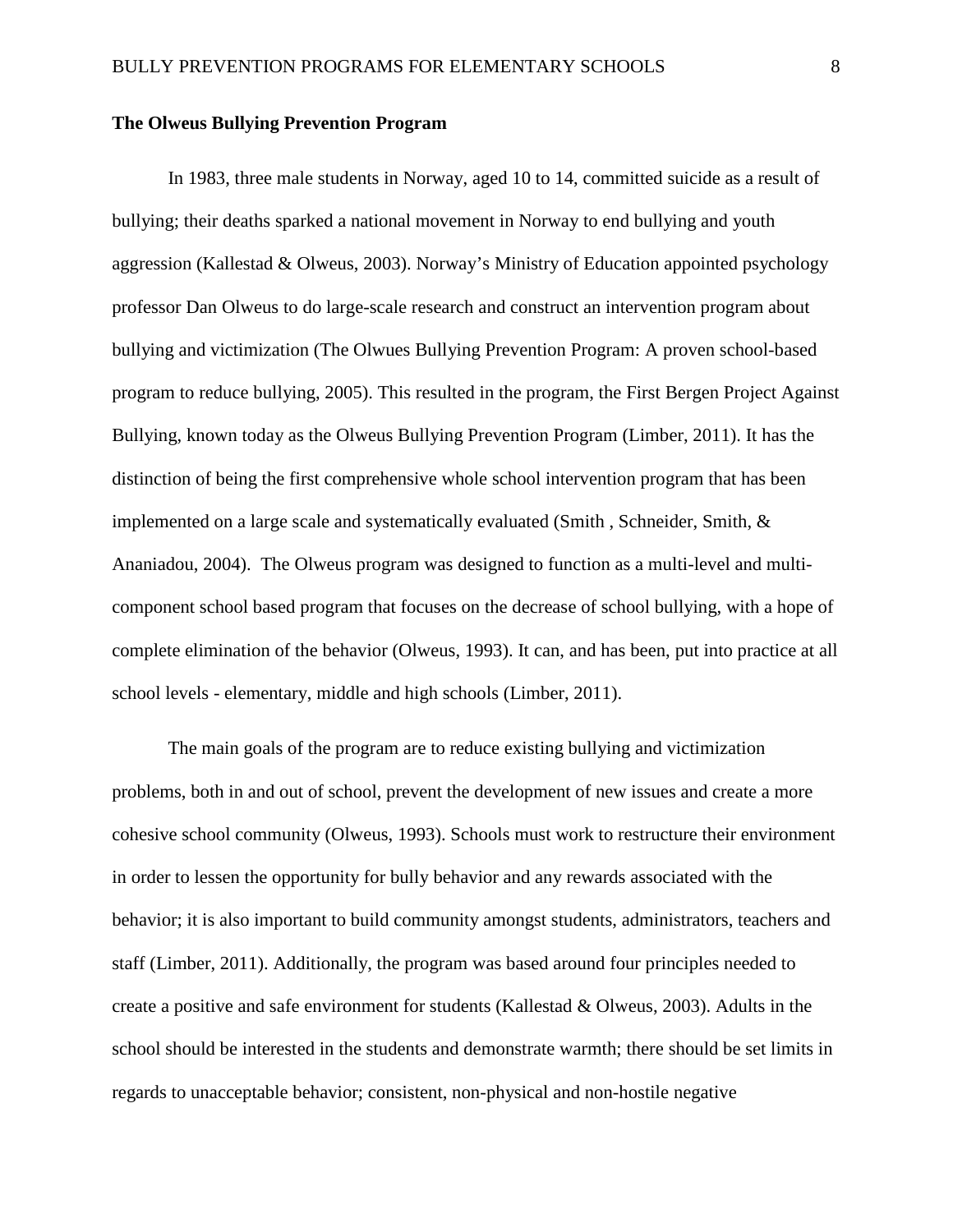consequences should be used when school rules are broken; and adults need to act as the authorities and be positive role models (Olweus, et al., 2007).

At the heart of the Olweus Bullying Prevention Program are the components that combine to create the program. The core components are targeted at the school-level, classroomlevel, individual-level and community-level (Bauer, Lozano, & Rivara, 2007). It is through these components that a school will have the best chance of having a reduction in bully behavior and victimization; that being said, the program is highly dependent on teachers, students and parents faithfully and fully implementing the program with fidelity (Stephens, 2011). Specific measures were generated for use at the school, classroom, and individual levels (Olweus, 1993).

The focus of the school-level is on each and every student. Olweus (1993) stated that actions are to be directed at the development of attitudes and conditions that decrease the amount of bully behavior and victimization at a school. One of the first steps is to establish a bullying prevention coordinating committee (BPCC) typically composed of 8 to 15 members; members are representatives from the administration, teachers, nonteaching staff, counseling and mental health professionals, parents and other school professionals (Olweus & Limber, 2010). During the first year of the program, the committee meets once a month and is chaired by either a counselor, administrator, prevention specialist or other staff member that is an on-site Olweus coordinator (Limber, 2011). The program manual written by Olweus et al., (2007) specifies that a certified Olweus trainer provides at least one year of consultation to the on-site coordinator.

The primary responsibilities of the bullying prevention coordinating committee are to attend a 2-day training by a certified Olweus Bullying Prevention Program trainer; develop a plan to implement the program in school; share the plan with school staff, students and staff; confirm that the committee is synchronized with other prevention and intervention efforts in the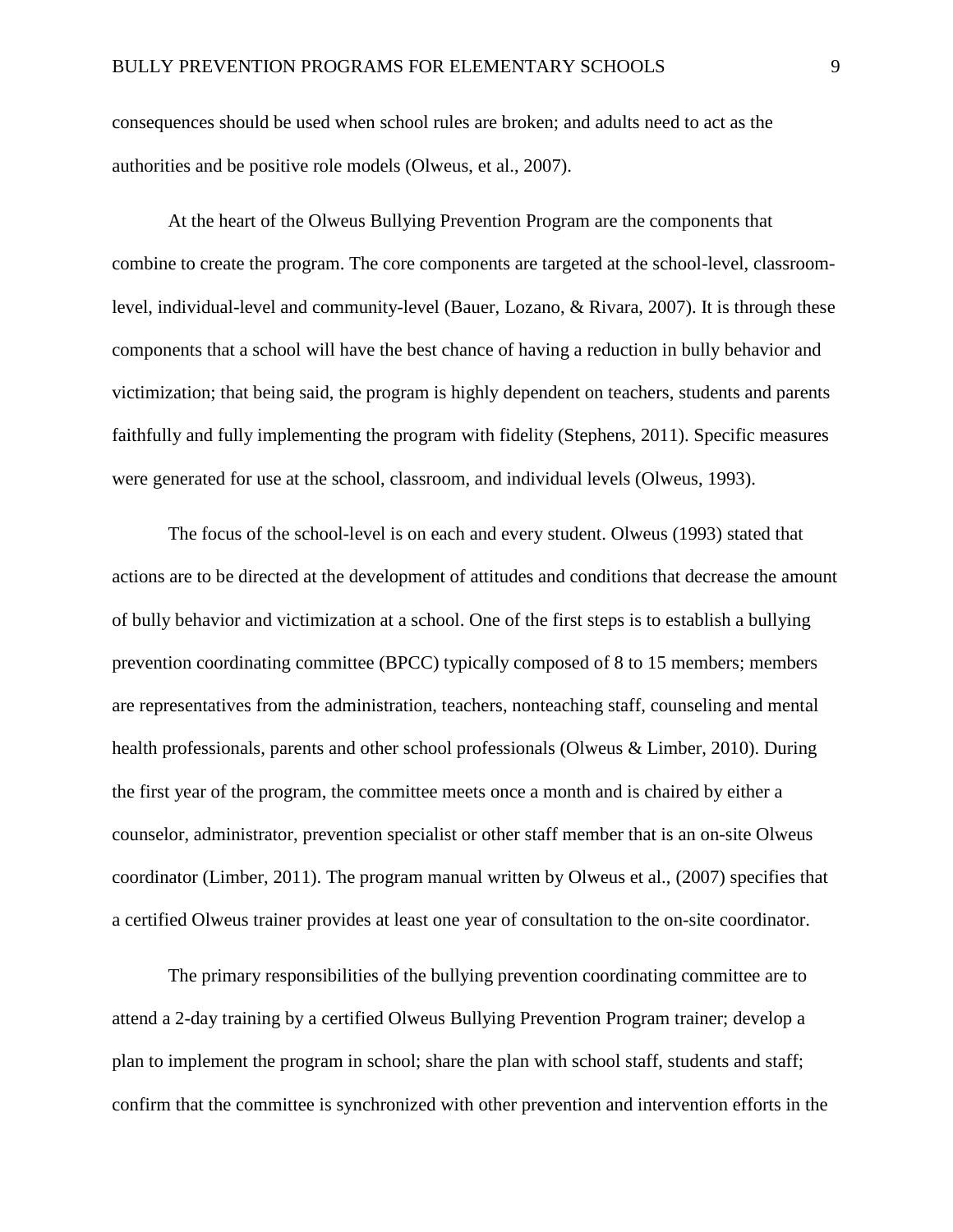school; provide one full day of training to all staff prior to implementation of program; get feedback from all parties involved about implementation of the program; and represent the program to the community (Olweus, et al., 2007; Limber, 2011). It is encouraged that each year new staff members are supplied with training, and that supplemental trainings are given that offer additonal information about topics of interest (Limber, 2011).

Assessment of school bully behavior and victimization is a huge part of the efforts at the school level. Schools administrator the Olweus Bullying Questionnaire, an anonymous selfreport measure, prior to the implementation of the program and then at regular intervals (Solberg & Olweus, 2003). Created to assess student experiences and attitudes about bullying, the questionnaire is given to students in grades 3 through 12 (Limber, 2011). In regards to reliablity, at the individual level the questionnaire has an internal reliablity in the .80s or higher (Limber, 2011), while Solberg & Olweus (2003) note that for the school unit reliabilities have been in the .90s. Data gleaned from the questionnaire is helpful in that it will raise awarness about school bullying, help the bully prevention coordinating committee make specific plans about ways in which to implement the program, and allow for an assessment of change over time (Olweus & Limber, 2010).

In addition to the coordinating committee and questionnaire, school staff meetings are held to discuss the program, a coordinated system for supervision is developed and a school kick off is held (Hong, 2008; Olweus D. , 2004). Having staff discussion groups enables there to be a whole-school approach to bullying and victimization (Stephens, 2011). The school must provide good supervision of students' activities, such as recess and lunch time as well as in "dead zones", or areas in which bullying is usually out of an adult's sight; adults need to to be prepared to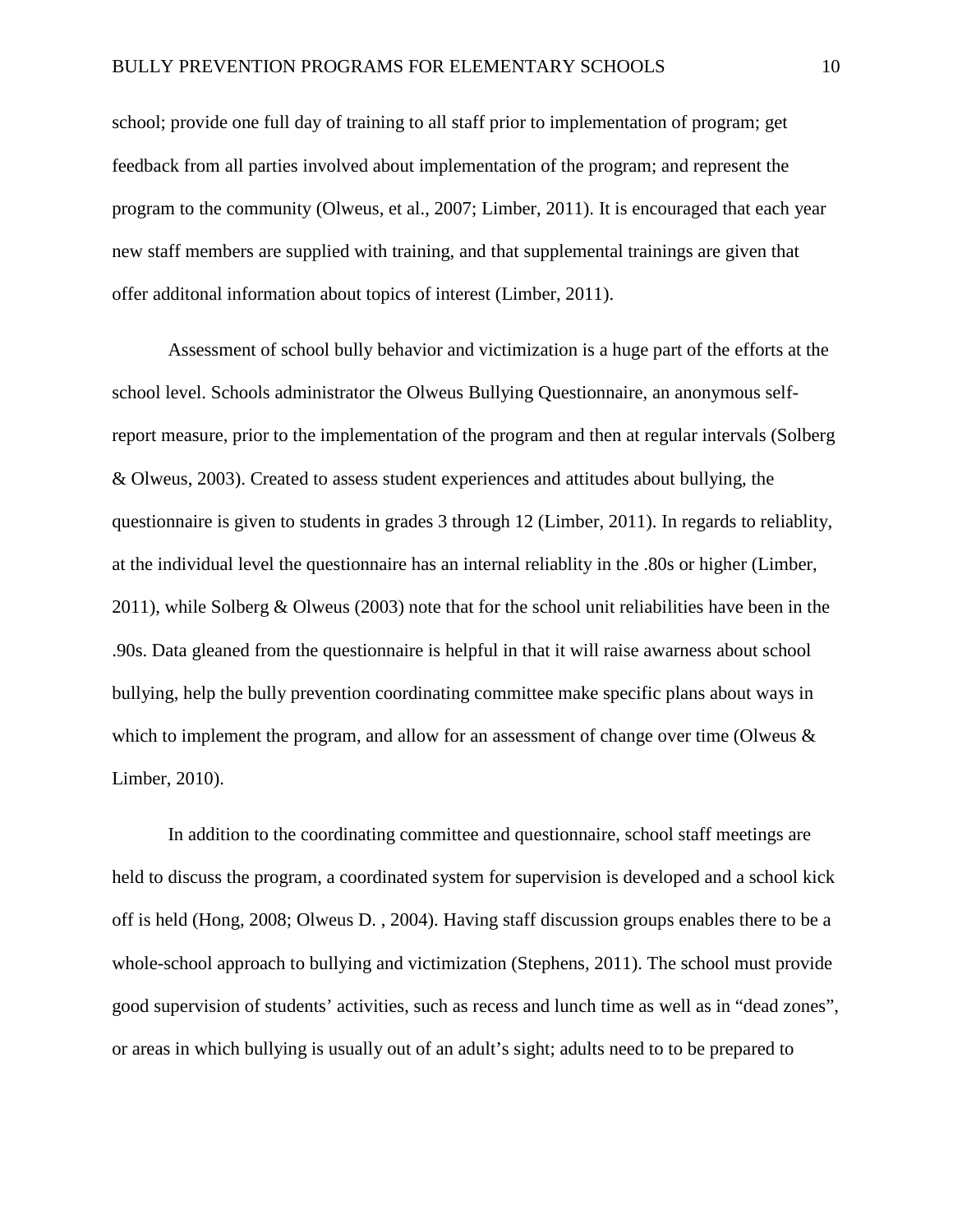intervene quickly and decidedly and report any incidents of bullying (Olweus, 1993; Stephens, 2011).

The school-level component and the classroom level portion of the prevention program usually occur simultaneously. A major focus at this level is to raise awareness of the problems of bullying and to promote empathy for all students who are bullied (Hong, 2008). One of the first things that is done is to implement four classroom rules, that all students are expected to follow: "We will not bully others; we will try to help students who are bullied; we will try to include students who are left out; if we know that somebody is being bullied, we will tell an adult at school and at home" (Limber, 2011). These rules are meant to foster democratic, whole school participation (Stephens, 2011). Olweus & Kallestad (2010) determined that the classes which had adopted these rules had greater reductions in bullying.

Classroom meetings, led by the teacher, are held to discuss and bring awareness to bullying and students learn how to deal with it; related topics are also discussed (Stephens, 2011; Limber, 2011). Ideally, classroom meetings occur regularly, at least once a week at the elementary level and every other week at the secondary level, and preferrably towards the end of the week; doing this allows dicussion of events from the previous week and for a plan to be put in place as to how to follow up and respond to them (Olweus, 1993). Parents are involved at this level, not in classroom meetings but they are asked to participate in information meetings with the teachers to nurture a united front against bullying (Hong, 2008; Stephens, 2011).

Although both the school and classroom measures are implemented to reduce and curb incidences of bullying and victimization, bullying may still occur. If a bullying incident comes to the attention of the adults in the school building, there are additional actions that can be taken. Follow-up meetings are held with all students involved, both the bully and the victim; these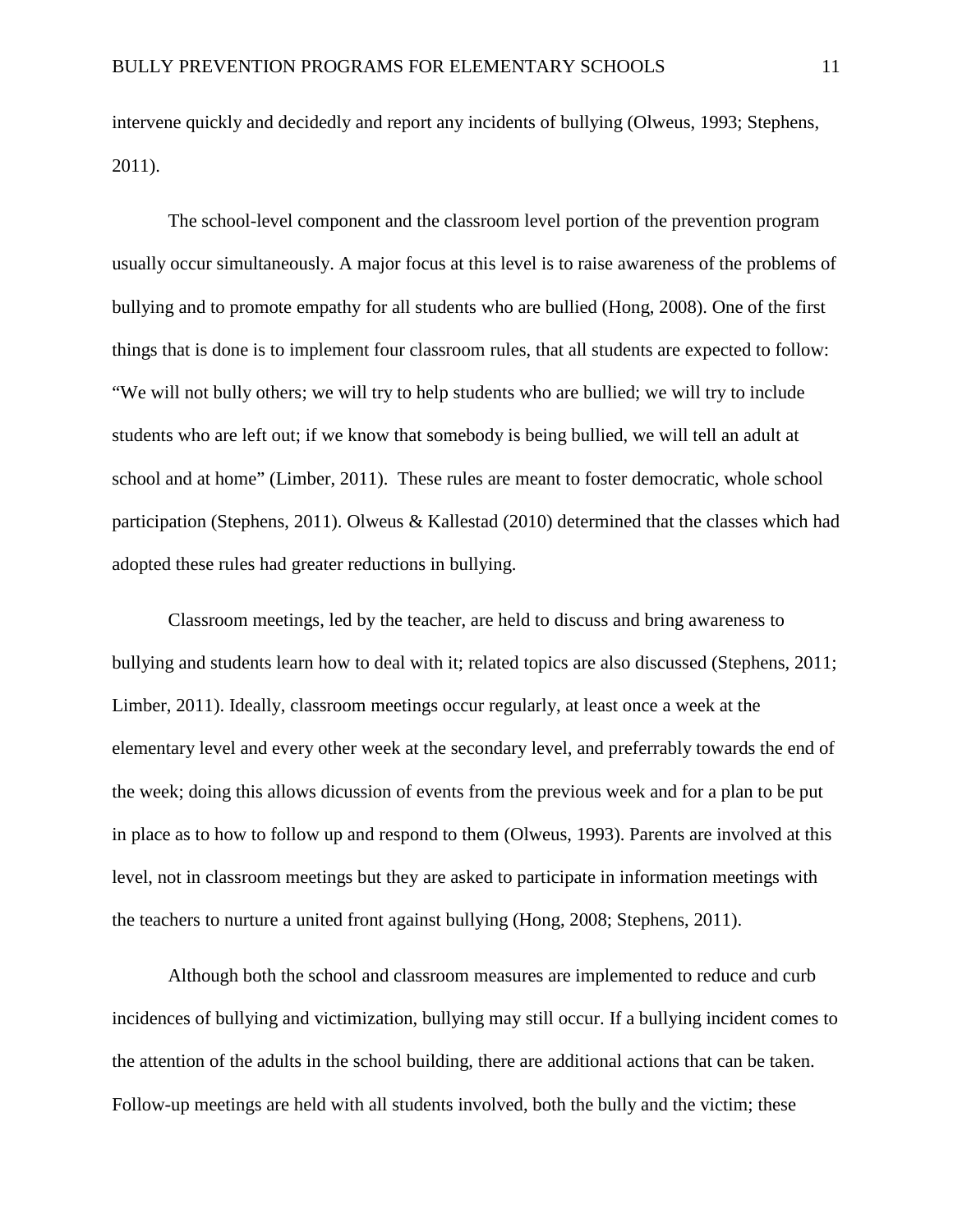meetings are done separately, and more often than not, parents are present (Limber, 2011). Parents of the bully are encouraged to tell their child to stop the bullying behavior, while parents of the victim are encouraged to persuade their child to make friends with a confident and kind student (Stephens, 2011). The meetings can be lead by administrators or counselors, but it is recommended that whenever possible the student's classroom teacher is involved (Olweus & Limber, 2010).

The primary aim for the bullies is to get them to stop the bullying (Limber, 2011). Bullies are also informed that there will be consequences for their actions. This may include an apology to the victim; paying for any damage to the victim's possessions; verbal reprimand; sitting outside principal's office during recess; time – out; school will contact bully's parents; or a removal of privileges (Stephens, 2011). Victims are provided support, parents are informed, and safety plans are developed, when appropriate, with the assistance of the student (Olweus, 1993). Often, there is a development of an individual intervention plan, which in some cases, can require students involved to switch classes or even schools (Stephens, 2011).

The many layers incorporated into the Olweus Bullying Prevention Program are all necessary for the program to be successful and effective. It has been said that an optimal approach to program implementation involves the selection of the on-site coordinator and administration of the questionnaire in the spring; staff training is to take place in August, prior to the start of the school; and that a school-wide kickoff is held at the beginning of the fall semester (The Olwues Bullying Prevention Program: A proven school-based program to reduce bullying, 2005).

The initial evaluation of the First Bergen Project against Bullying (as it was known then) took place in Bergen, Norway. A total of 2,500 students, from 42 elementary and middle schools,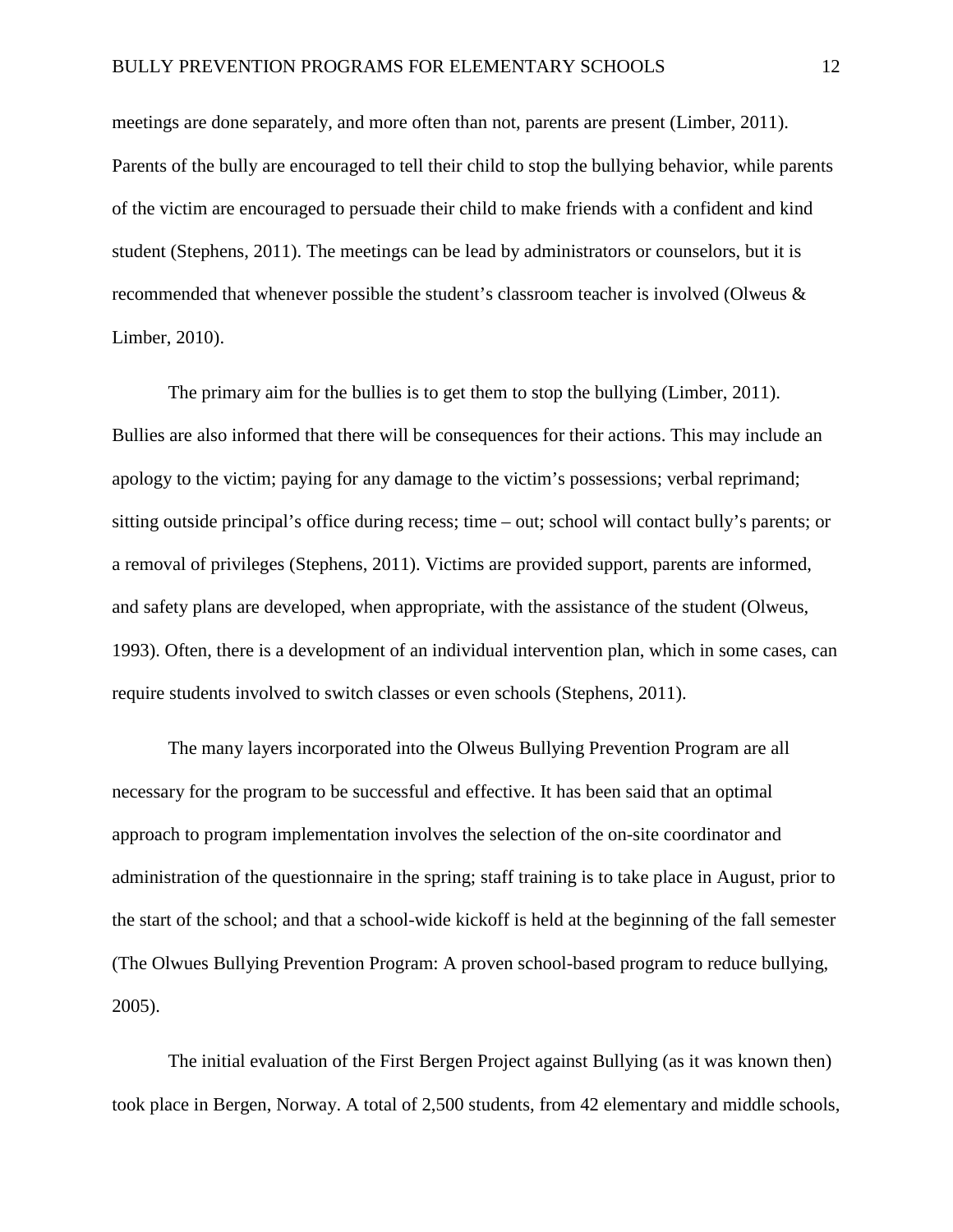participated (Olweus, 2003). Students were from 112 classes in grades 4 through 7, between the ages of 10 and 15 (Olweus, 1993). Each of the grades and age cohorts had approximately 600 – 700 students with a roughly equal distribution of boys and girls (Olweus, 2005). The project was part of a national campaign, so it was not possible to use an experimental study with schools randomly assigned to the program (Limber, 2011).

Data was collected using the Olweus Bullying Questionnaire and was given in May of 1983, about four months before the intervention program began (Olweus, 1993). The intervention program started in October and was in place for a 20 month period between October 1983 and May/June 1985 (Olweus, 2005). New data was gathered in May of 1984, eight months after the introduction of the program, and then again in May of 1985, twenty months after the program began (Olweus, 1993).

Olweus (1993) reported that the first evaluation of the bullying prevention program lead to reductions in indirect, direct and in bullying others by a decrease of 50 percent and more; these numbers are statistically significant. In terms of being bullied, students reported a reduction of 62 percent after the first eight months and 64% after 20 months; in regards to bullying other students, they reported a reduction of 33 percent after the first eight months and 53 percent after twenty months (Olweus & Limber, 2010). This information was gleaned from the self-reported bully and victim questionnaire. The data also indicated that there was a clear reduction in antisocial behavior such as truancy, drunkenness, vandalism, fighting with police, and pilfering (Olweus, 2004). Additionally, students' perceptions of the school environment improved, which included increased satisfaction with school and improved discipline and order (Olweus, 1993).

Since the original evaluation, further studies have been conducted. Six follow up evaluations have taken place in Norway, which involved more than 20,000 students from over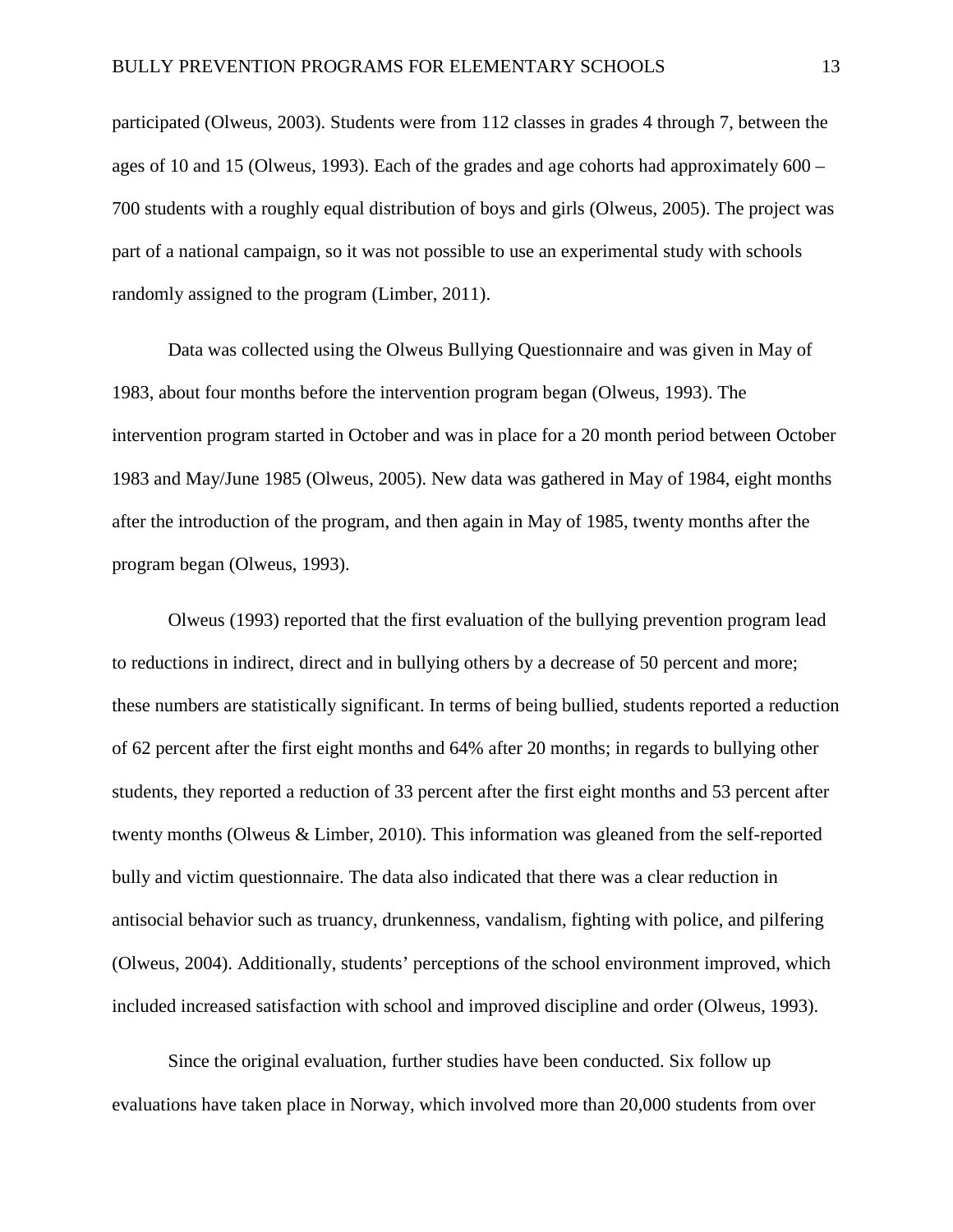150 schools. Olweus & Limber (2010) looked at data from students in grades 4 through 7 and consistently found positive effects from the program. A five-year study was done in Oslo, Norway, between October 2001 and October 2006, at 14 schools and had about 3,000 students at each of the five assessment points; this resulted in relative reductions of 40 percent in selfreported bully victimization and 51 percent in self-reported bullying (Olweus & Limber, 2010). Again, data was taken from the anonymous self-reported Olweus Bullying Questionnaire.

Several studies have been carried out in the United States which have had mixed results. The first time the Olweus Bullying Prevention Program was evaluated in the United States was in the mid-1990s in South Carolina elementary and middle schools in a quasi-experimental study (Olweus & Limber, 2010). Students in these schools were predominantly African-American and the school districts were mainly in the low socioeconomic category (Limber, 2011). The Olweus Bullying questionnaire (OBQ) documented there was a 16 percent decrease in bullying among students in the intervention schools, whereas the comparison schools had a 12 percent increase (Limber, 2011).

Bauer, Lozano and Rivara (2007) implemented the Olweus Bullying Prevention Program in Seattle middle schools, seven of which were in the intervention group and three were considered control schools. The researchers used the Olweus Bullying Questionnaire to uncover both the students' involvement and perception of bully behavior (Limber, 2011). They observed significant program effects in both physical (37 percent relative decrease) and relational victimization (28 percent relative decrease) for Caucasian students, but found that the program was not as effective for students of other races and ethnicities (Bauer, Lozano, & Rivara, 2007). Information gleaned from this study is contradictory to the results from the South Carolina study,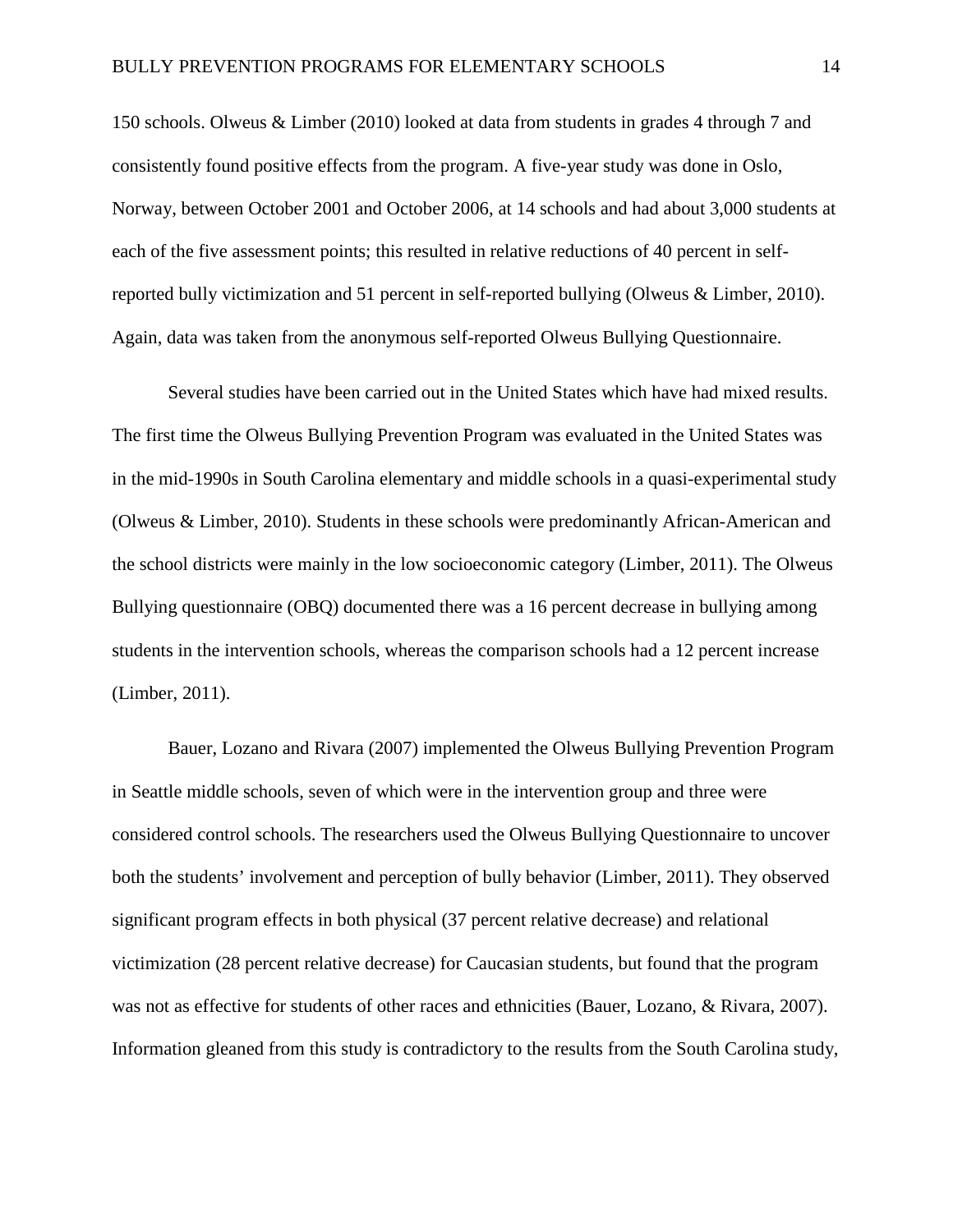thus it is important to consider all available studies when deciding if the program should be implemented for non-Caucasian students.

The Olweus Bullying Prevention Program has been on the cutting edge in terms of bullying prevention as well as school-wide action. Well-researched and frequently evaluated, the program has shown to be successful in the decrease of bully behavior and victimization in schools. That being said, one must be careful not to assume that the program is effective for all students. As with anything else, more information needs to be gathered and further research conducted so as to track and analyze the effectiveness of the program.

#### **Kiusaamista Vastaan (KiVa)**

Kiusaamista Vastaan (KiVa), meaning "against bullying", a Finnish anti-bullying program was developed by the University of Turku and funded by the Finnish Ministry of Education and Culture (Karna, et al., 2011a). The program was created in response to a World Health Organization report and intended to be for Finnish comprehensive schools, which is grades one through nine (ages seven through fifteen); the objective was for the program to be appropriate for countrywide application (Salmivalli & Poskiparta, 2012; Garandeau, Lee,  $\&$ Salmivalli, 2014; (Salmivalli & Poskiparta, 2012b). In the conception of the program, a total of three versions were created for use among students. These versions are based on the developmental stage of the child and include a version for grades  $1 - 3$ , grades  $4 - 6$ , and grade 7 – 9 (Karna, et al., 2011a).The grade and age range for the KiVa program could be used in American elementary schools, as it covers all (except kindergarten) grades typically housed in the school. If used, this program begins combating bullying early in a child's developmental and educational journey.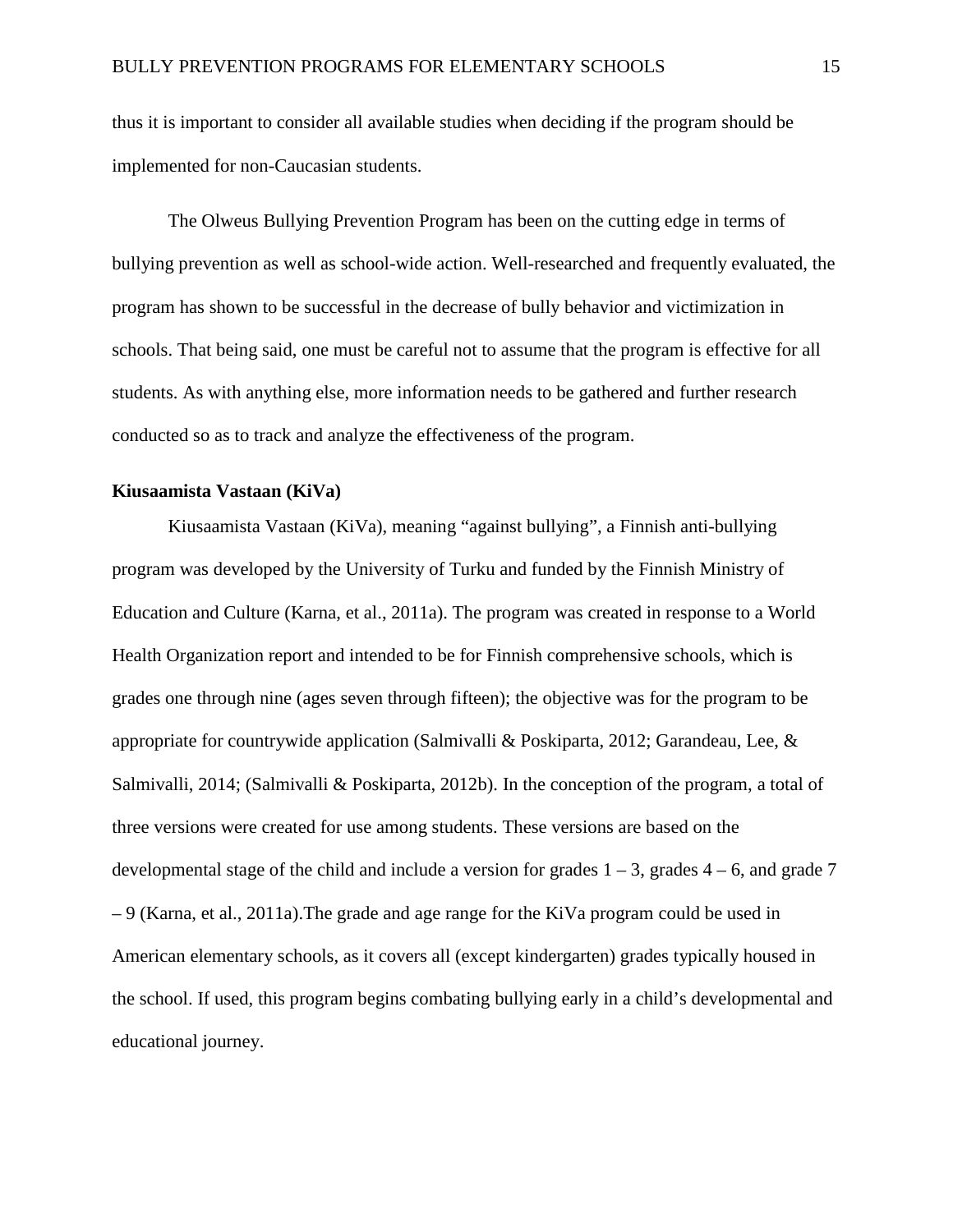The KiVa prevention program chose to primarily focus on the bystanders of bullying and created a program that looked at their attitudes. It has been suggested that it may be more effective to use interventions to influence a bystander than bullies; for the most part, bystanders agree that bullying is wrong, and feel empathy for the victim (Salmivalli, 2010). The intent of the program was to create more empathy for victims of bullying amongst bystanders and to develop useful strategies in assisting victims (Juvonen & Graham , 2014). By not stepping in to help victims of bullying, bystanders allow the cycle to continue, and thus, support the bullies; the KiVa program is centered around the idea that "positive changes in behaviors of classmates" can in effect, limit the incentives felt by the bullies and the motivation for bullying (Karna, et al., 2011a).

The program itself, like other school-wide programs, involves the entire school population: teachers, administrators and other staff. It is desired for the program to become a part of a school's atmosphere and eventually part of its ongoing bully prevention efforts (Salmivalli & Poskiparta, 2012b). Within the constructs of the program, there are two general areas in which efforts are placed, universal actions and indicated actions (Garandeau, Lee, & Salmivalli, 2014).

Universal actions, which are for all students, consist of a series of ten 90-minute lessons that center on bullying and are delivered during the course of the school year (Garandeau, Lee, & Salmivalli, 2014). The lessons are intended to bring awareness to the role of groups in continuing bullying, increase empathy toward the victims of bullying, and to encourage children to develop their own strategies to support a victim and hopefully raise their own self-efficacy (Karna, et al., 2011a). The main message is that students and their peer groups are capable of putting a stop to bullying, thus it has an influence on the attitudes and actions of a bystander (Ahtola, Haataja, Kama, Poskiparta, & Salmivalli, 2012).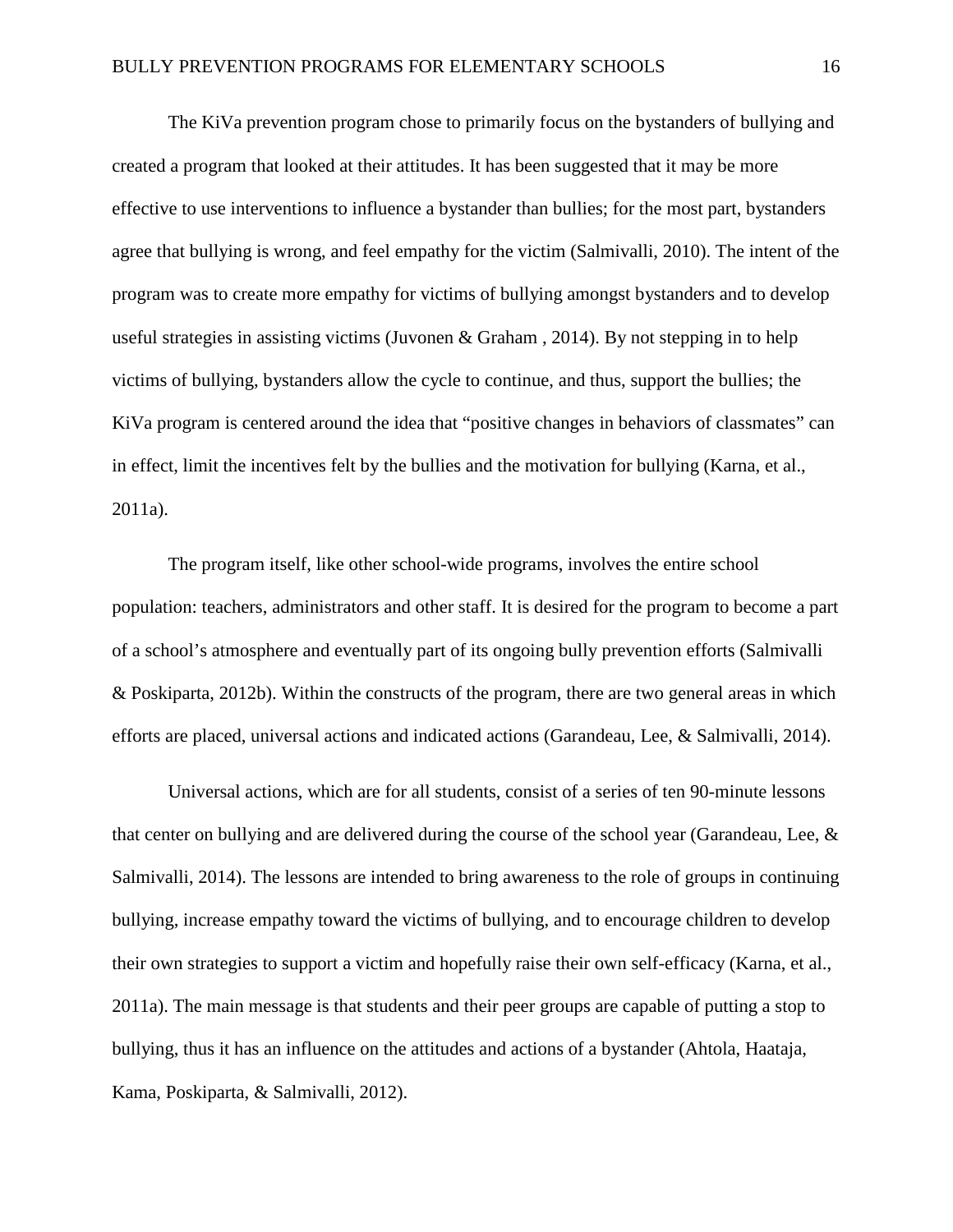Classroom teachers generally are responsible for the lessons that range from bullying and consequences, respect, emotions, group pressure; the lessons incorporate discussions, group work, short films, and role-play opportunities (Salmivalli & Poskiparta, 2012b). A unique aspect of this particular program is its use of a virtual learning environment, a computer game, which is tied to the overall themes of each lesson; the game enriches what was taught during the lesson and allows students to practice their skills (Garandeau, Lee, & Salmivalli, 2014; Karna, et al., 2011b). An additional piece of universal action includes a parent guide, web resources for teachers and staff, and aids that remind both students and school staff of KiVa (posters, highly visible bright vests worn by playground/recess supervisors) (Salmivalli & Poskiparta, 2012a).

Indicated actions occur when an instance of bullying arises and is brought to the attention of administrators and/or staff (Garandeau, Lee, & Salmivalli, 2014). A team of three teachers, or other school staff, meet with the classroom teacher and discuss every case of bullying that has been witnessed or shared with the staff (Karna, et al., 2011a). After this occurs, the victims and bullies are called in individually for small group and/or individual dicussions; during this time, the victim(s) is asked to pinpoint welcoming classmates and then these classmates are given the task of finding ways to support the victim (Williford, et al., 2012). The purpose of these conversations is to end the bullying straightaway.

The first phase of evaluation for the KiVa program took place during the 2007 and 2008 school year with a participation total of 156 schools (78 intervention schools and 78 control schools) with students in grades  $4 - 6$ ; data was collected at three different times: May of 2007, December of 2007 or January of 2008 and finally in May of 2008. (Garandeau, Lee, & Salmivalli, 2014; Karna, et al., 2011a). Students took an internet based questionnaire, which was compromised of the Participant Role Questionnaire and revised items from the Olweus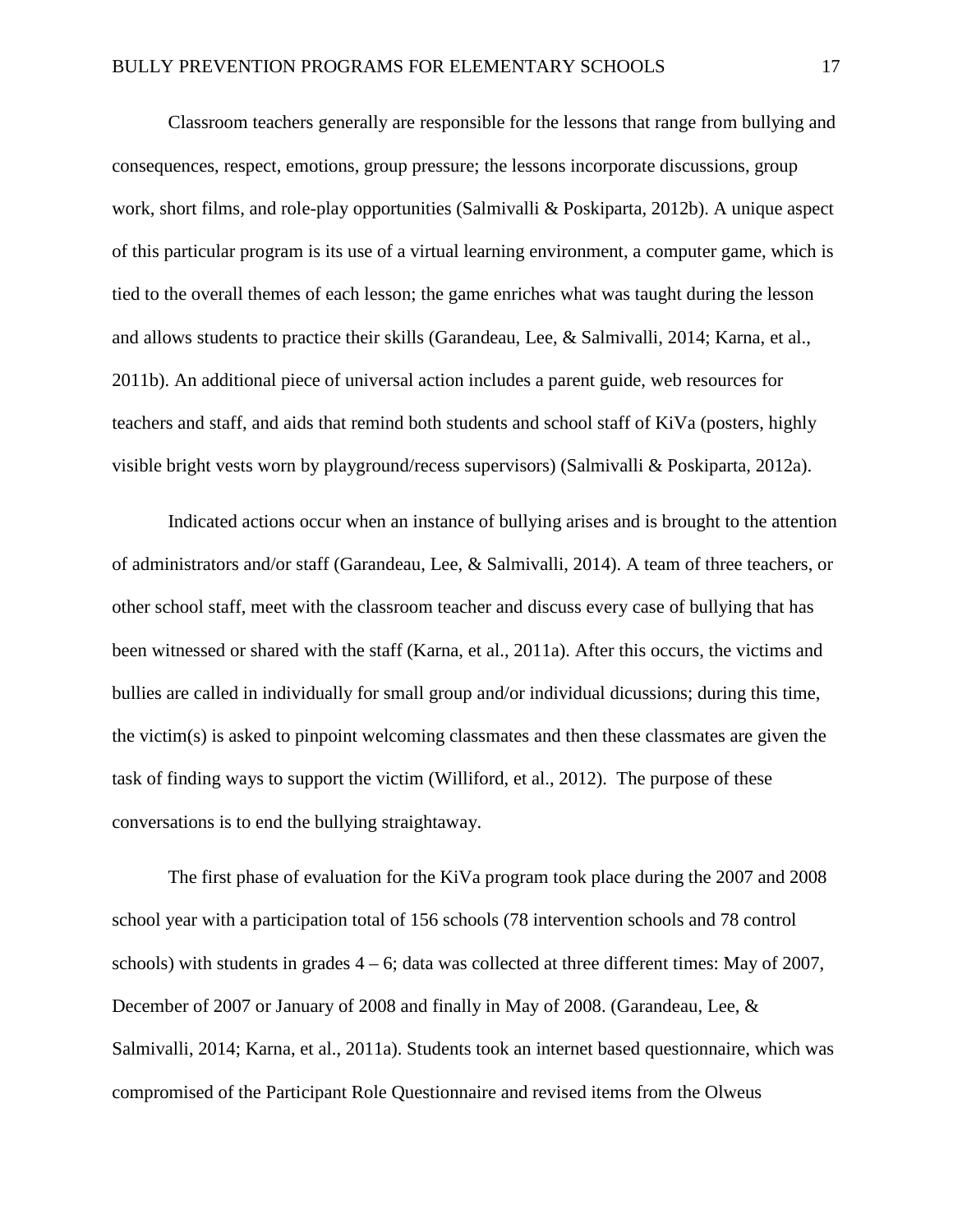Bully/Victim Questionnaire; these questions challenged students to think about situations in which someone was bullied and measured bullying and victimization (Karna, et al., 2011a).

Karna, et al. (2011a), studied the results of the first phase and found that the KiVa anti bullying program was indeed successful in reducing overall bullying and victimization amongst the students. More specifically, by the end of the school year, the intervention schools had a 30% decrease in self-reported victimization and a 17% decrease in self-reported bullying when compared to the control schools (Karna, et al., 2011a). Additionally, the program was able to reduce undesirable bystander behavior, such as fortifying the bully, and increase students' empathy toward victims and self-efficacy in both support and defense of victims (Salmivalli & Poskiparta, 2012a). Upon the completion of this study, the program was given the go ahead and disseminated throughout the entire country of Finland.

After the initial evaluation phase of the program, subsequent analyses have been conducted on the effectiveness of the KiVa antibullying program. In the second phase, children in both elementary (grades  $1 - 6$ ) and secondary (grades  $7 - 9$ ) schools had the opportunity to partake in the KiVa program and again the program proved to be effective based on the information that was gleaned from a web-based student questionnaire (given in May of 2009 and again in May of 2010) that provided feedback from the program; the KiVa program effects were statistically significant for the elementary grades, with  $4<sup>th</sup>$  grade having the highest statistical significance (Karna, et al., 2011b). Overall, the program was found to more signficantly reduce bullying and victimization in the elementary school levels, with varied results for the grades 7 – 9 and tended to depend on gender; KiVa had larger effect sizes in regards to reduction in bullying and victimization rates in male students (Salmivalli & Poskiparta, 2012b). Karna, et al. (2011b) mentioned that when the program was broadly dissemenated the effect sizes were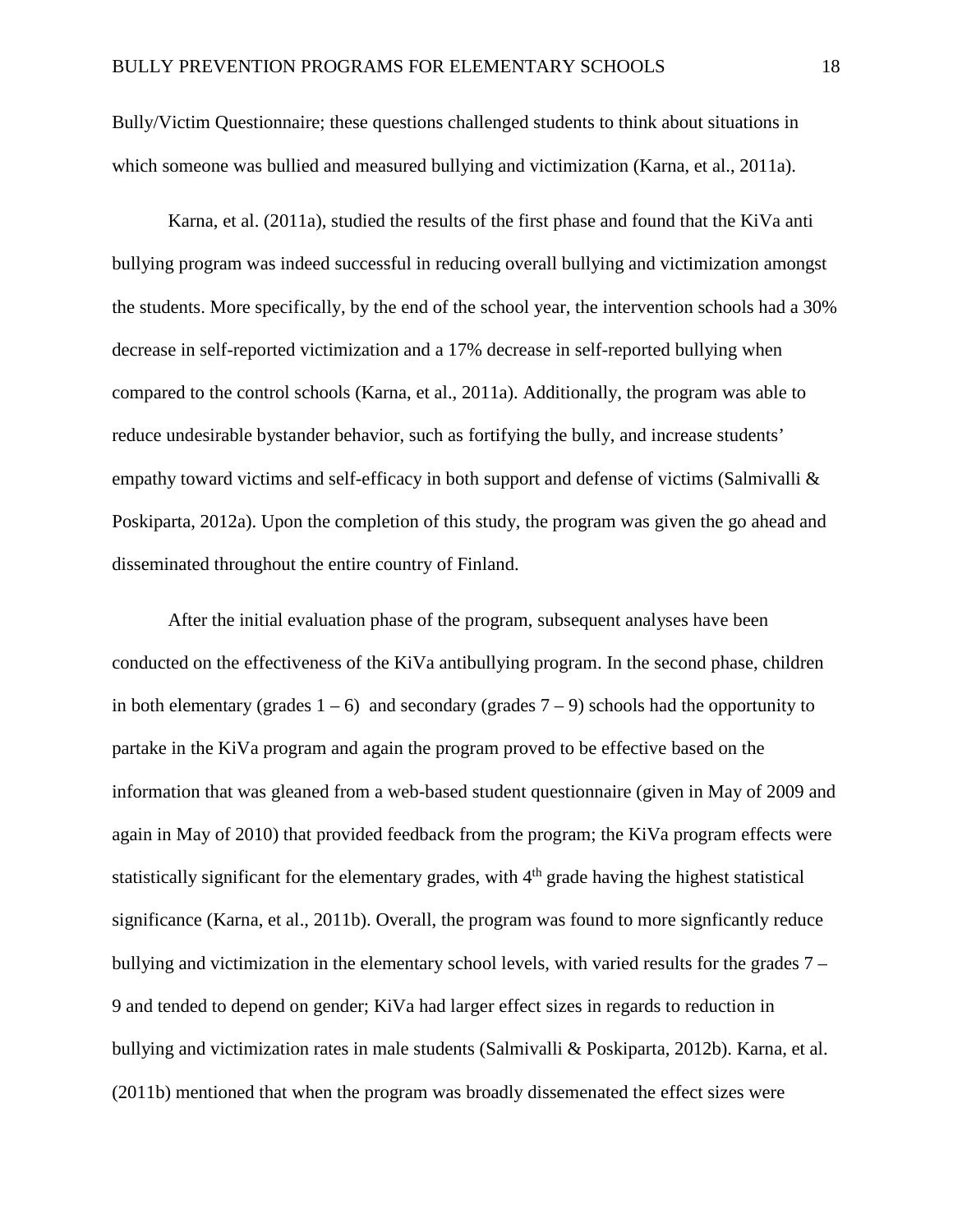smaller, this can be attributed to two factors: schools in the study did not have as much interest as those that participated in the the random controlled study and they were more heterogenous. Additionally, it is important to note that the program had more of an effect on victimization rates than it did for rates of bullying (Karna, et al., 2011b). In the first year that the program was disseminated nationwide bullying and victimization decreased by 15% (Salmivalli & Poskiparta, 2012a). On the whole, the program has been successful and has added to the overall environment of the schools.

The main goal of the KiVa antibullying program is to decrease the amount of bullying and victimization in a school, yet there are a variety of other ways that it effects both the individual student and the school. Williford, et al., (2012) looked at data collected prior to the implementation of the program and then twice during the course of program and noticed that students' levels of social anxiety dropped more quickly for those who received the interveniton than those in the control group. Also, students in the KiVa program self-reported less depression than those in the control group, yet these results are not statistically significant (Williford, et al., 2012). School-wide effects included an increase in liking school, more academic motivation and higher academic peformance (Salmivalli & Poskiparta, 2012b). Not only has the program been shown to effect the students, it has lead teachers to feel more competent to deal with bullying than teachers in control schools (Ahtola, Haataja, Kama, Poskiparta, & Salmivalli, 2012).

In spite of the positives of the KiVa antibullying program, one must be careful not to draw broad conclusions. For the most part, the program has only been employed in Finland, a primarily Caucasian country, where only about 3% of the population are immigrants (Karna, et al., 2011b). This being said, there is no data to support the use of this program in ethnically diverse areas, like the United States. The program has in fact been shown to be useful, yet many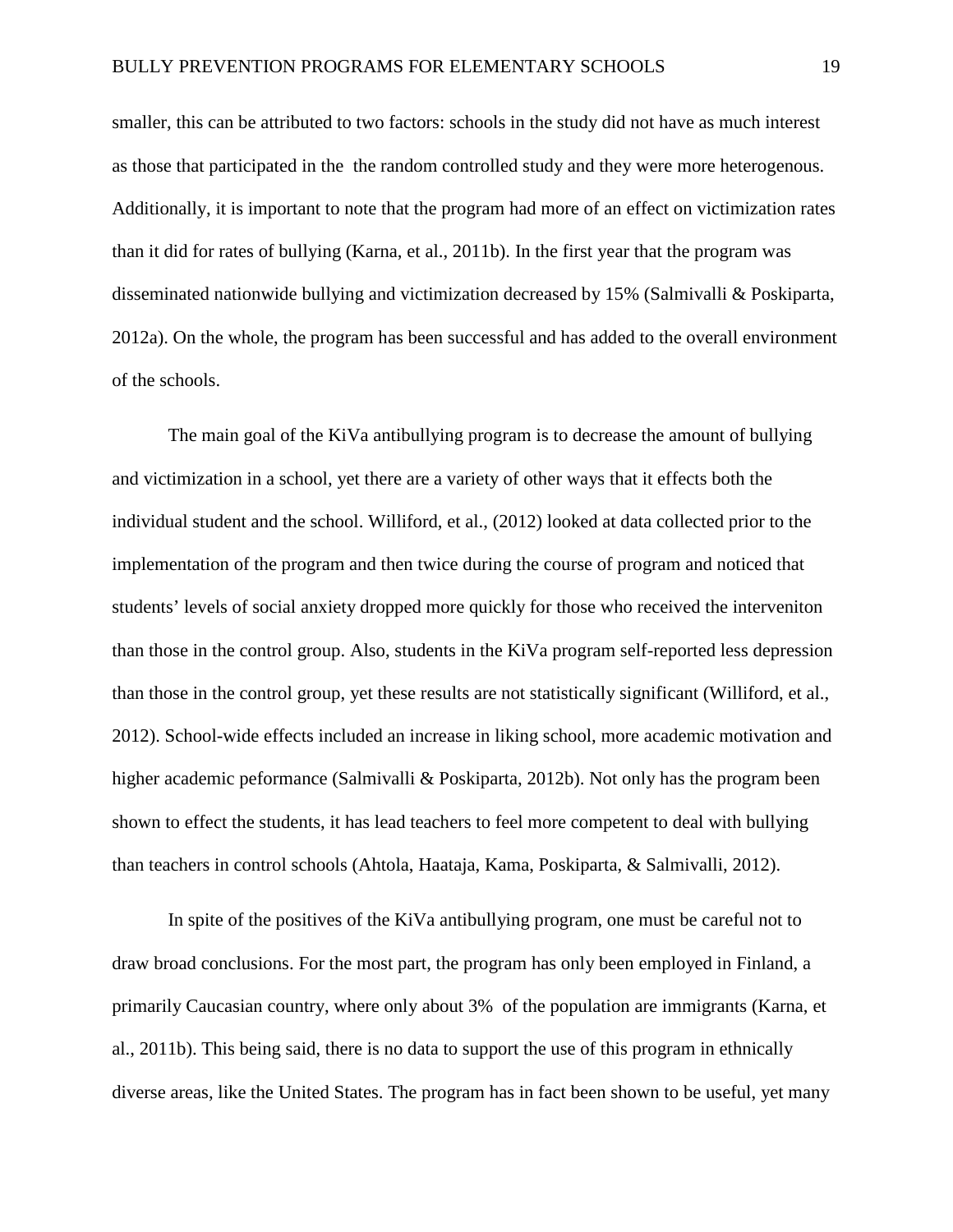questions remain. For that reason, more research must be conducted before promoting a more global implementation.

#### **Walk away, Ignore it, Talk it out, and Seek help (WITS)**

WITS, an acronym for Walk away, Ignore it, Talk it out, and Seek help was developed in Canada, with an aim to target children who are in kindergarten through third grade (Leadbeater & Sukhawathanakul, 2011). The WITS Rock Solid Primary Program came about through a collaboration between the Rock Solid Foundation, the Greater Victoria School District 61, and developmental psychologists from the University of Victoria's Centre for Youth and Society in response to incidents of violence that had occurred across North America, specifically Canada (Leadbeater, 2008; Hoglund, Hosan, & Leadbeater, 2012). The use of the WITS acronym is helpful for younger children as it is simple to remember and provides developmentally appropriate strategies and skills to deal with conflict (Hoglund, Hosan, & Leadbeater, 2012). The goal of the program is centered around targeting a child's socially capable behavior, which will eventually lead to the reduction of risk for peer victimization and a more responsive envirnoment for prevention (Hoglund, Hosan, & Leadbeater, 2012; (Leadbeater, 2008). A multi-component program, WITS, utilizes not only the school setting, but works to incorporate students' families, playgrounds and communities as well ( (Leadbeater & Hoglund, 2006; Leadbeater & Sukhawathanakul, 2011). The three main components are the classroom, emergency service providers and parents (Leadbeater, 2008).

Classroom teachers are asked to combine WITS into their reading or language arts, social studies and health curriculum by using specially selected books that concentrate on bullying and begin to plant seed about the WITS message (Hoglund, Hosan, & Leadbeater, 2012; Leadbeater & Sukhawathanakul, 2011). Additionally, the curriculum strives to work on social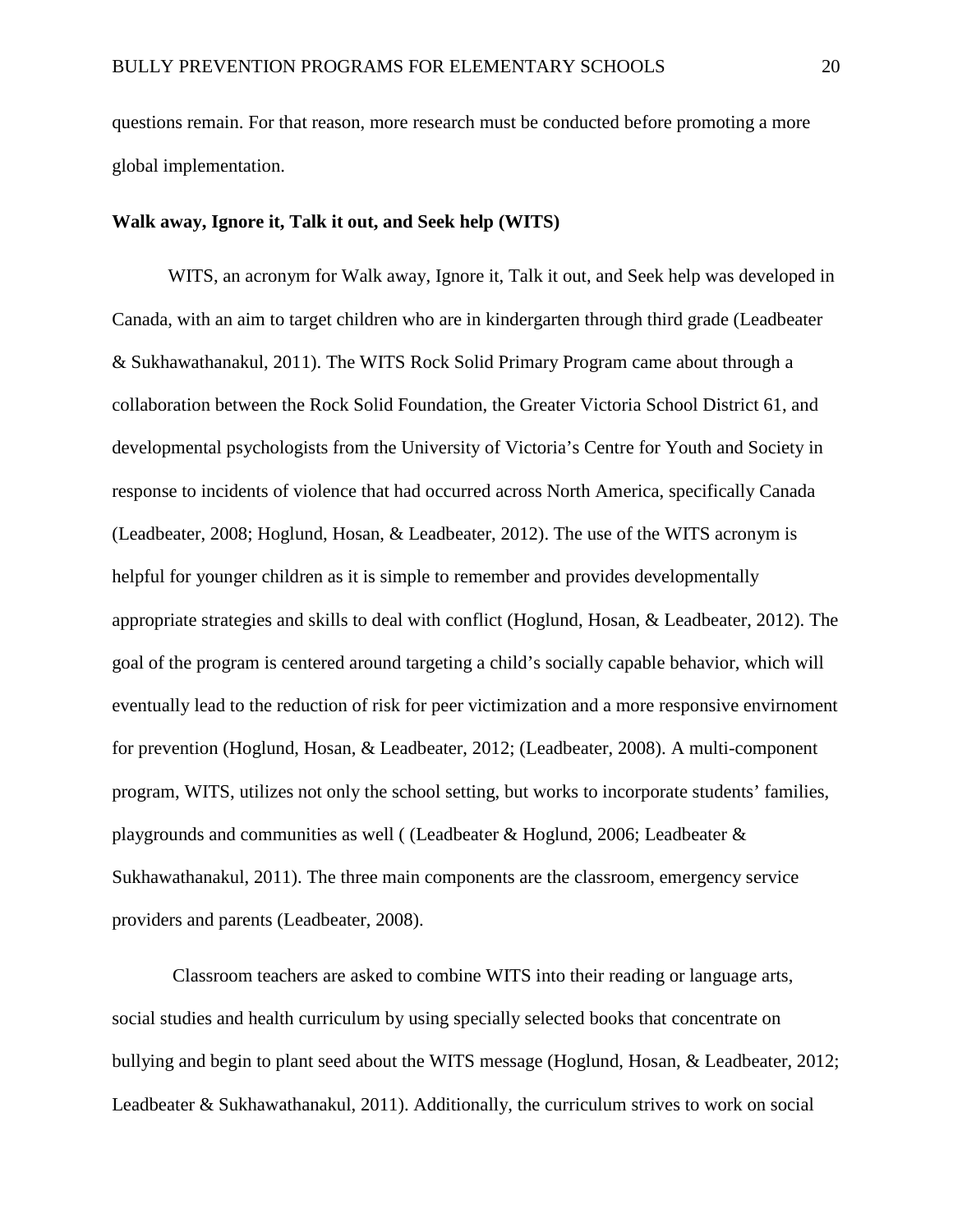skills, as well as personal responsibility and planning (Leadbeater & Hoglund, 2006). Within the WITS manual, a list of early childhood books that use children characters who solve relational struggles is given and teachers are instructed to use these in their lessons; the manual specifies the exact WITS message(s) that each book endorses and offers ideas for classroom activities, such as role-playing, drawing and creative writing that reinforce the WITS message(s) incorporated in the storybooks (Leadbeater, 2008). The program has no real parameters about the number of books that are read or the order of which the activities and questions are completed, but at a minimum teachers are encouraged to read at least one book in a month's time (Hoglund, Hosan, & Leadbeater, 2012; Leadbeater & Sukhawathanakul, 2011).

Unlike other school-wide prevention programs, WITS works to include emergency response providers such as police, fire fighters and paramedics, into how the program is run in order to reinforce the WITS messages (Leadbeater, 2008). These individuals are invited to be part of the annual startup campagain at the school-wide gathering held at the beginning of each year (Leadbeater & Sukhawathanakul, 2011). Police officers typically hold a fun and hands-on swearing-in ceremony for the students, during which time every student is given the title of a WITS Special Constable; the intention is for all students to be responsible in keeping their peers and school safe (Hoglund, Hosan, & Leadbeater, 2012). The role of these individuals does not end after the initial ramp up ceremony. Ideally, the emergency service workers make monthly visits to classrooms over the course of the school year; the visits are meant to serve as encouragement to the students and again, reinforce the message that WITS is important outside school as well (Leadbeater, 2008). In addition, children are given activity workbooks, bookmarks, pencils and other items to be reminders of the WITS message (Leadbeater & Hoglund, 2006). Schools may also have members of the University sports teams, as well as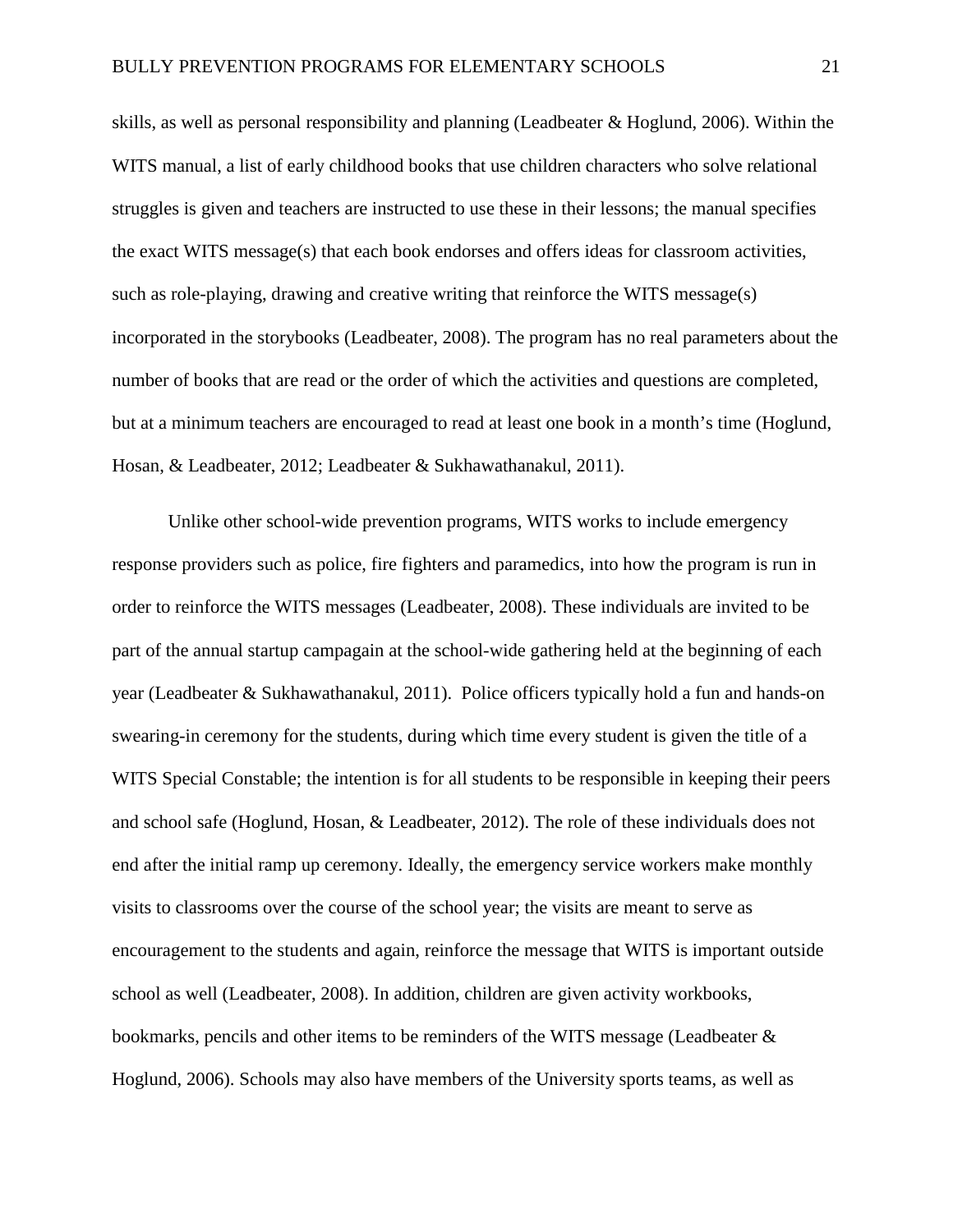members of local sports teams visit the students; this is beneficial in that it allows students to have positive role models and can demonstrate their knowledge of WITS (Leadbeater, 2008).

Recognizing that parents and guardians are a largely influential force in a child's life, the WITS program sought to include them in the program. Parents are provided with the WITS for Siblings and Friends brochure which offers information for dealing with peer conflict and how the WITS program can be continued at home (Leadbeater & Hoglund, 2006). It is encouraged that parents fortify the WITS program in their home through the use of WITS language, books, and the WITS "time out" (Leadbeater, 2008). It is necessary for all three components to be in play for the WITS program to be as effective as possible.

A five-year study done by Leadbeater & Hoglund (2006) began in the fall of 2000, and followed  $1<sup>st</sup>$  grade students from 17 urban schools and 41 classrooms; the purpose of the longitudinal study was to determine the overall effectiveness of the WITS program. Baseline data was collected at the beginning of first grade and subsequent data was collected at the end of first, second, third and fifth grades. (Leadbeater & Hoglund, 2006). Data was taken from children's self-reported peer, relational and physical victimization which was assessed using the Social Experience Questionnaire, as well as information teachers provided on the Early School Behavior Rating Scale (Leadbeater, Hoglund, & Woods, 2003). Leadbeater & Hoglund (2003) found the program to be successful in the reduction of peer victimization, but were unsure as to which of the components and settings had the most effect. Leadbeater and Sukhawathanakul (2011) conducted a quasi-experimental study, and chose to center the research around students in grades kindergarten through 3; in order to participate in the study, schools must have implemented the WITS program one year prior to the evaluation. This study supported previous research that has shown the effectiveness of wide-ranging programs can in fact decrease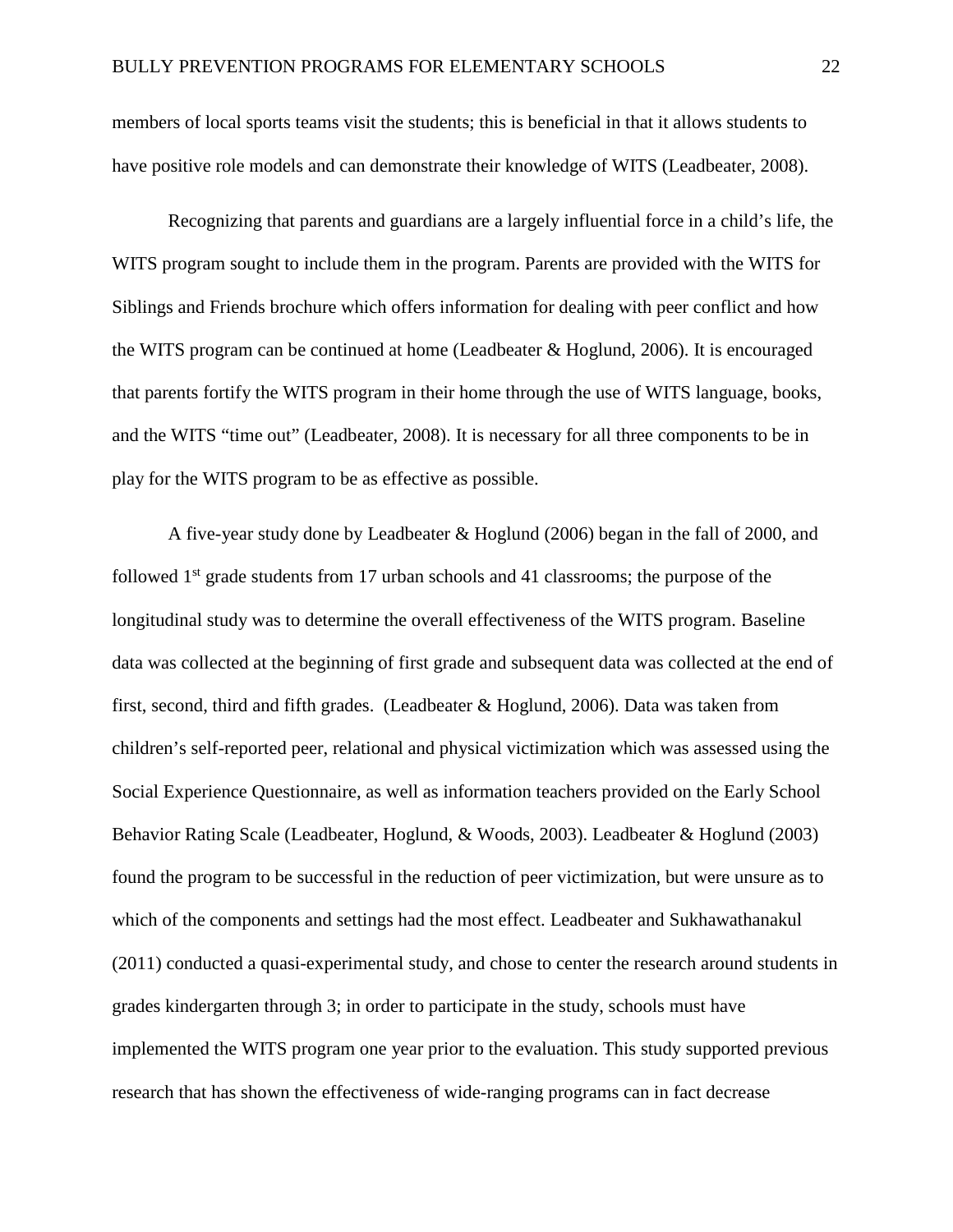incidents of peer victimization (Leadbeater & Sukhawathanakul, 2011). A third study done by Hoglund, Hosan and Leadbeater (2012) tracked a group of 432 students in grades 1 through 3 over a period of 6 years. They found that using the WITS materials and activities once a month led to a decrease in peer victimization through both phsyical and relational means in comparison to the control group, with effect sizes of .17 and .20 respectively (Hoglund, Hosan, & Leadbeater, 2012). The authors do caution that bullying prevention in elementary schools may not be enough to stop victimization in the future (Hoglund, Hosan, & Leadbeater, 2012).

#### **Steps to Respect: A Bullying Prevention Program**

Steps to Respect: A Bullying Prevention Program, an American created school wide bullying prevention program, was set up to decrease issues that arise from school bullying. This program was exclusively designed for elementary students in grades 3 - 6 (Hirschstein, Van Schoiak Edstrom, Frey, Snell, & MacKenzie , 2007). In order to accomplish a reduction in bullying, the three areas that were identified are (1) an increase in staff cognizance and observation of bullying behavior, (2) introduce students to concept of being socially aware and responsible and (3) teach both social and emotional skills that can stop bullying and advocate for positive relationships amongst peers (Frey, et al., 2005). Ultimately, the goal of the program is to change students' attitudes about the permissibility of bully behavior, have students increase empathy towards their bullied peers and for students to understand their role and responsibility as bystanders (Brown, Low, Smith, & Haggerty, 2011). The overall themes of the program are based on the theory that the attitudes of students, and their norms and behaviors are connected to the amount of bullying incidents that occur (Brown, Low, Smith, & Haggerty, 2011).

Steps to Respect is balanced around three core elements, staff training, classroom curriculum, and parent engagement (Frey, et al., 2005). All schools that decide to implement the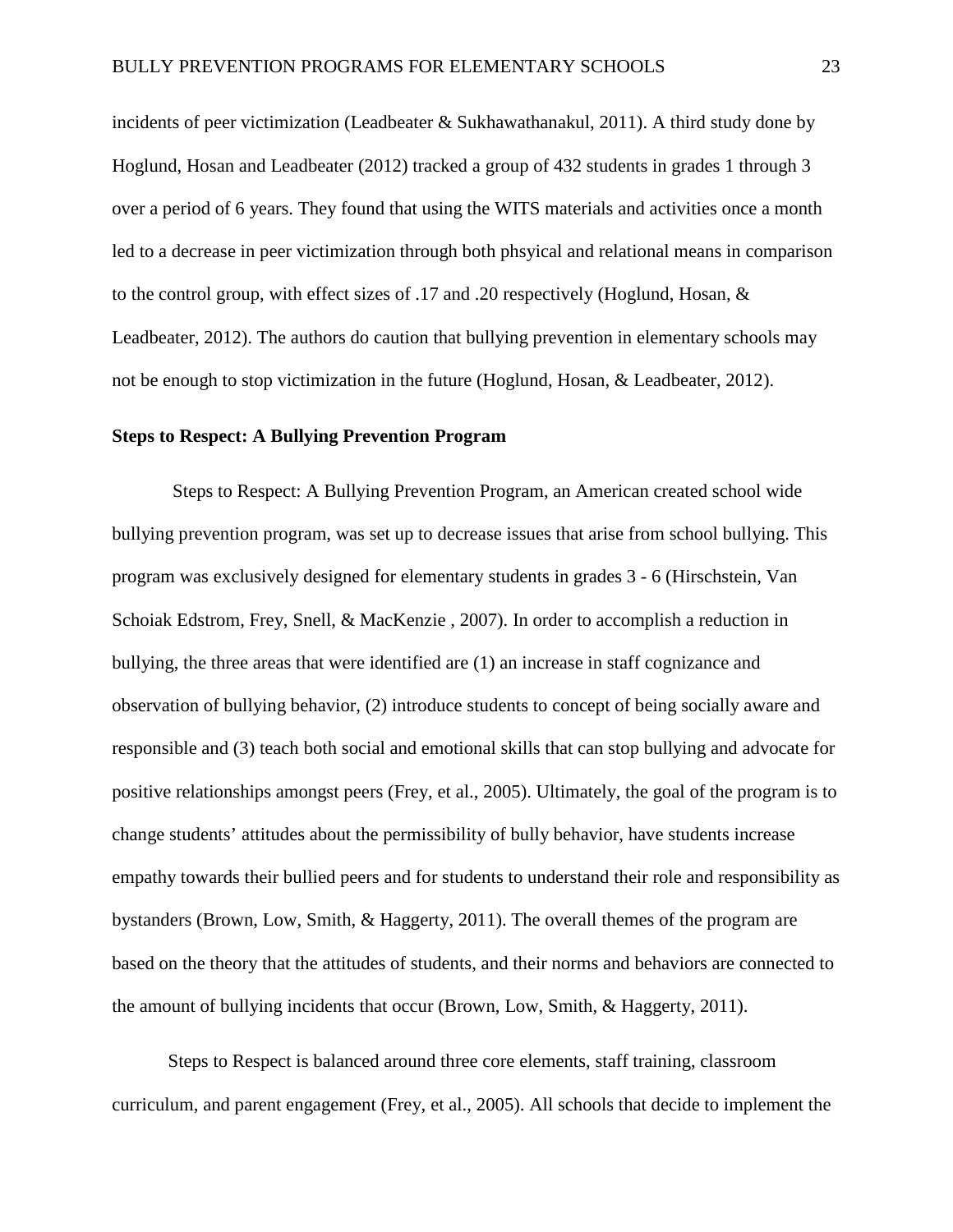bullying prevention program are provided with training for all school staff; typical training sessions are between three and six hours which include a presentation about the goals and significant aspects of the program (Brown, Low, Smith, & Haggerty, 2011; Frey, et al., 2005). Administrators, school counselors and teachers receive two additional training sessions that touch on techniques that can be used to help students who have been involved in a bullying incident, and teachers are oriented to the lessons and given tips and strategies on how to present them to their classes (Frey, et al., 2005; Hirschstein, Van Schoiak , Frey, Snell, & MacKenzie , 2007; Brown, Low, Smith, & Haggerty, 2011).

In terms of the classroom curriculum, there are three distinct levels. Level 1 is for either grade 3 or 4, Level 2 is for grade 4 or 5 and Level 3 for grade 5 or 6 (Frey, et al., 2005). A total of ten to eleven lessons, which have been somewhat drafted for instructors, concentrate on social-emotional skills that facilitate healthy peer relationships, emotion management, and being able to distinguish, decline and report any bullying behavior (Frey, et al., 2005; Hirschstein, Van Schoiak , Frey, Snell, & MacKenzie , 2007; Low, Frey, & Brockman, 2010). Varied topics consist of joining a group, the difference between a tattle and a report of bully behavior, and how to become a conscientious peer and spectator (Frey, et al., 2005). Teachers are encouraged to use a mixed methods approach such as whole classroom instruction, large and small group discussions, games and skills practice (Brown, Low, Smith, & Haggerty, 2011). To further impress upon students the importance of the lessons, teachers use grade appropriate children's books to bolster what they have been taught (Frey, et al., 2005).

The final area of the program is hinged upon parental engagement. School administration notify parents about the Steps to Respect program and inform parents of school policies, rules and procedures in regards to bullying; additionally an informational packet is shared with parents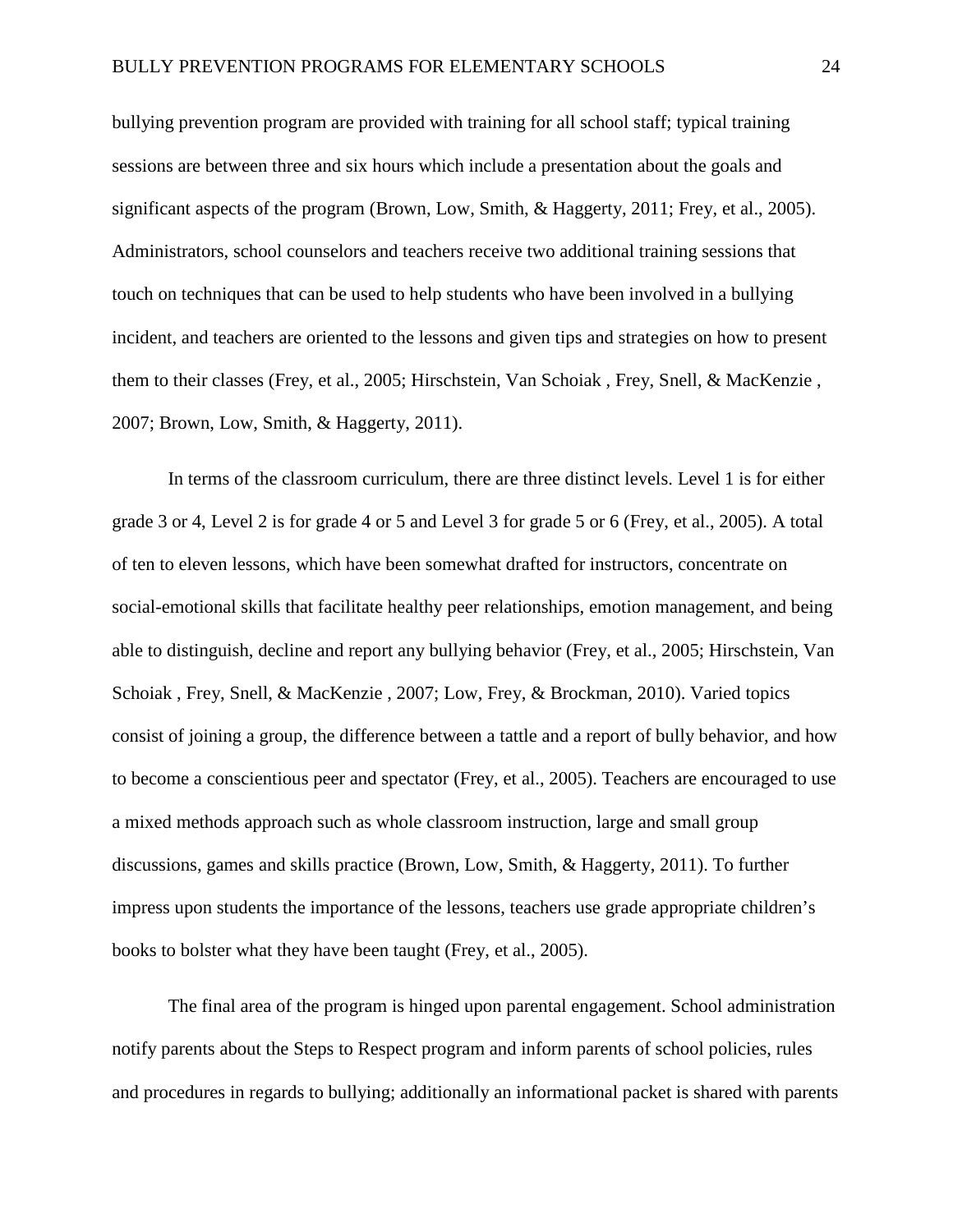that provides basic information about the program (Frey, et al., 2005). Letters are frequently sent home during the course of the lessons that specify the exact nature of the lessons, main ideas and skills and actions that can be done at home to reinforce what has been learned at school (Brown, Low, Smith, & Haggerty, 2011).

There have been very few studies conducted on the Steps to Respect program, therefore most of the research comes from the same data. Six elementary schools from the Pacific Northwest were randomly assigned to either the school-wide bully prevention program or to the control group and students in grades 3 – 6 participated in a year long study (Frey, et al., 2005). The initial research, done by Frey, et al., looked at the effect of the Steps to Respect program on playground bullying and supportive beliefs (2005). Using data collected from student surveys, (done once in fall and again in spring), playground observations (October through December and April through June) and teacher rating done on the Peer-Preferred Social Behavior scale, they found that bullying behavior decreased in the interveniotn group, but did discover that 77.0% of students had in fact bullied another student or encouraged the bully (Frey, et al., 2005). Additonally, Frey, et.al., (2005) discovered during the study that students in the control group became more accepting of both bullying and aggression. Overall, a decrease in the bullying behavior and supportive attitudes can be attributed to the program.

Researchers Hirschstein, Van Shoiack Edstrom, Frey, Snell and MacKenzie (2007) viewed the relationships between teacher application of the Steps to Respect program and student outcomes and results. They determined that schoolroom execution, specifically the adherence of the teachers to the program, related to an observed positive change in aggressive behavior, victimization and bystander action on the playground (Hirschstein, Van Schoiak Edstrom, Frey, Snell, & MacKenzie , 2007). The program also appeared to be quite beneficial for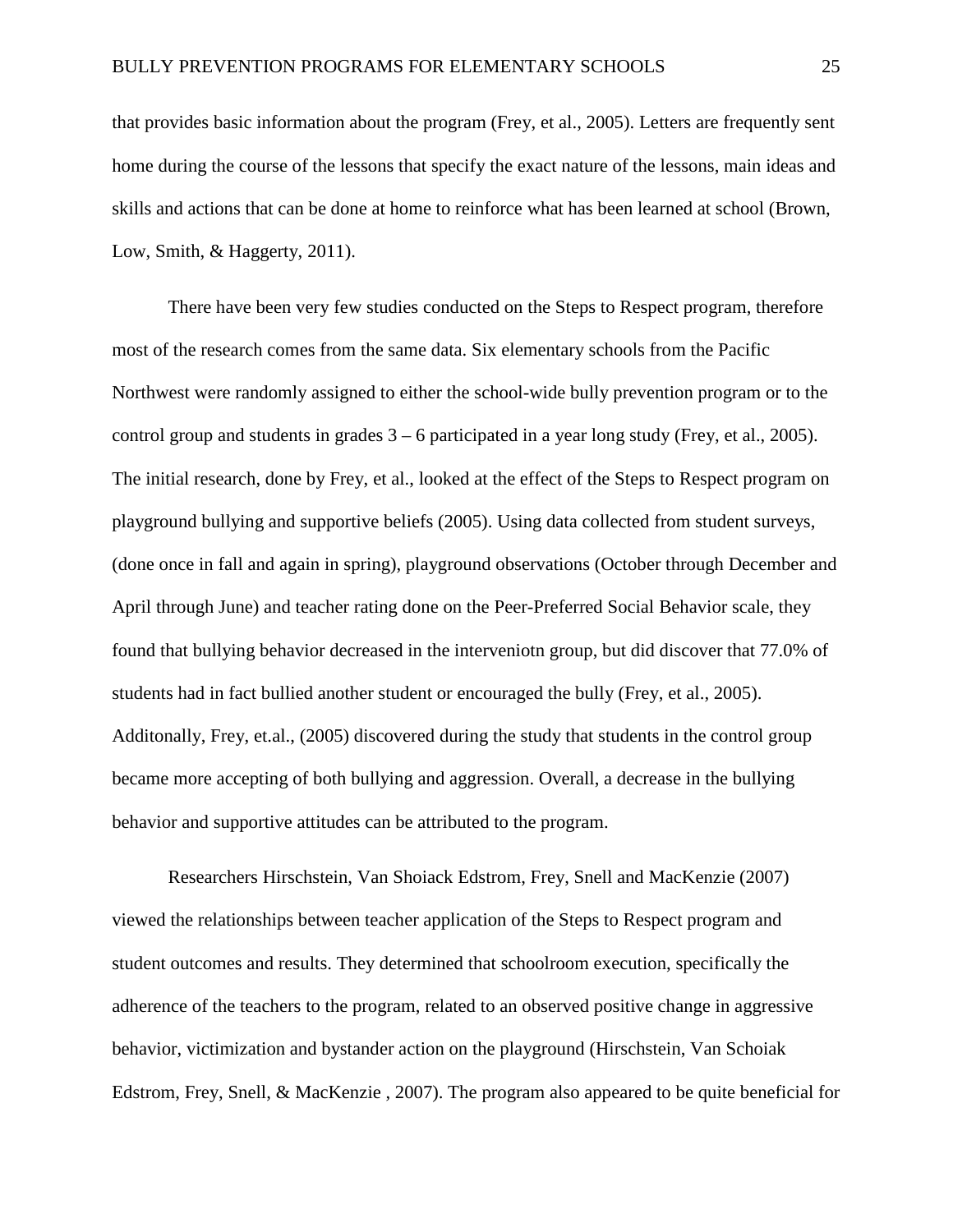the older elementary (grade 5 and 6) students (Hirschstein, Van Schoiak Edstrom, Frey, Snell, & MacKenzie , 2007). Low, Frey and Brockman (2010) chose to examine relational aggression, like gossip and social exclusion, and the effectivness of the Steps to Respect program. Again, the use of above mentioned study was used to do this. Female students were more likely to be involved in gossip, as either the gossiper or the victim of gossip, than male students (Low, Frey, & Brockman, 2010). The program did prove to be successful as there were roughly 234 less incidents of gossip during the spring and 270 less victimization due to gossip occurrences (Low, Frey, & Brockman, 2010).

A study of 33 northern Californian elementary schools took place during the 2008 – 2009 school year, and was conducted by Brown, Low, Smith, and Haggerty (2011). Schools were randomly assigned to either the intervention or control groups. Brown, Low, Smith, and Haggerty (2011) report that a total of 3,119 students participated in the study. The program was discovered to have a statistically significant effect on student climate, lessened physical bullying, and fewer school problems related to bullying (Brown, Low, Smith, & Haggerty, 2011).

As a whole, Steps to Respect has very little research on the effectiveness of the program. Some of the studies that have been conducted have indicated that rates of bullying, students perceptions and attitudes have decreased, yet it may be difficult to attribute it solely to the program. It is important for more research to be conducted on the reliability of the program.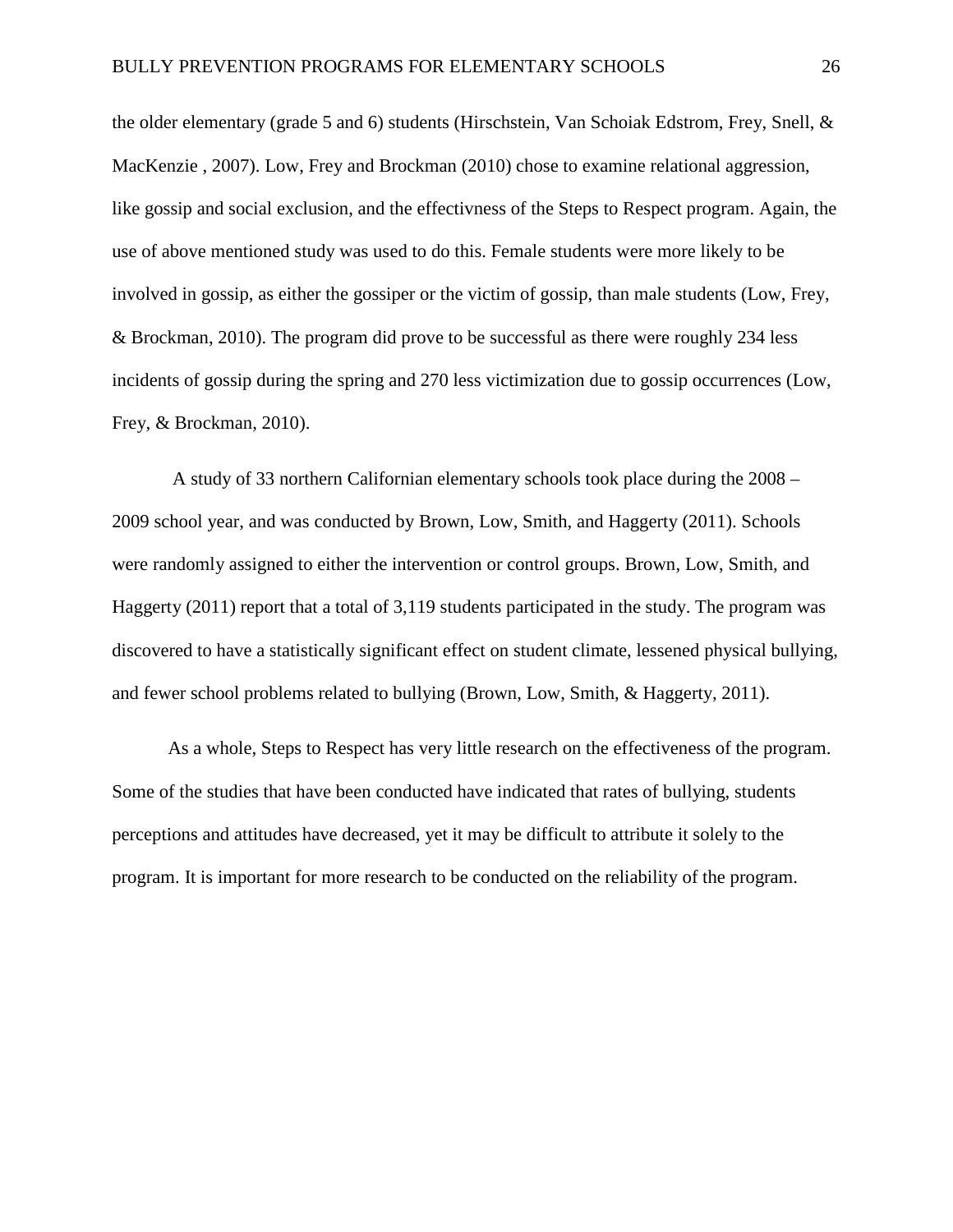#### **Discussion**

Data and numbers collected about bullying clearly indicate that it, especially that of school bullying, is an issue that affects a great number of children. Due to the nature of school bullying and its implications for the students involved and the school community, school-wide bullying prevention programs appear to be one of the best strategies to utilize as it is far reaching. Olweus' research and program started a movement that has swept the field of bullying research and changed how bullying is researched and how programs are created and implemented. Four different bullying prevention programs were presented briefly, yet it is important to do more research before choosing one to use in a school.

#### **Implications for School Counselors**

The American School Counselor Association national model (2003) states that school counselors are to work to reduce bullying through classroom guidance, individual and group counseling, responsive services and system support. (American School Counselor Association, 2003). In this way, school counselors are critical to the implementation of school-wide bullying prevention programs, as most programs utilize individual and/or small groups counseling for both victims and bullies which are services that counselors already employ on a regular basis (Bauman, 2008).

School counselors, although not the final decision makers in regards to implementing a school-wide bullying prevention program, are able to offer advice and suggestions about which program may be most appropriate for his/her school. A school counselor can educate administrators, teachers, staff, parents and students about bullying in terms of what constitutes bullying, what causes bullying behavior, the effects of bullying as well as preventive strategies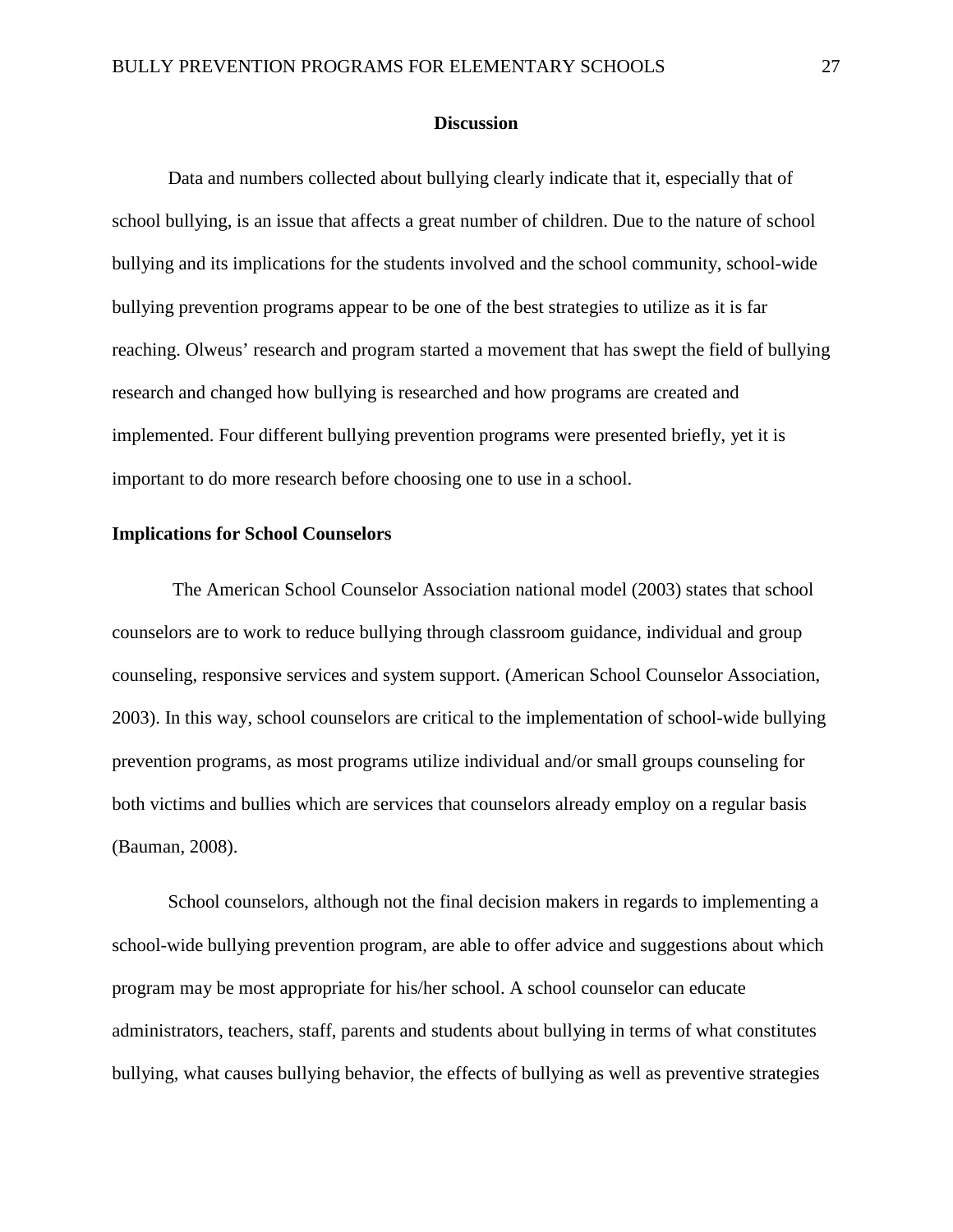and interventions (O'Moore, 2000). It is school counselors who are the most well-equipped to advocate for bullying prevention programs, and they should be leaders in the implementation, delivery and evaluation of the programs (O'Moore, 2000).

#### **Limitations**

Although there are quite a few school-wide bullying prevention programs that exist, not all have as much research to support their claims of effectiveness. Of the four programs that were presented, the Olweus Bullying Prevention Program is the most researched, which may lead one to believe that it is the best program. The Olweus program has had a significant amount of research done in the United States, as well as the initial evaluation in Norway, yet it is still difficult to generalize the results to students of all races and ethnicities in countries across the world. Unlike the Olweus program, KiVa program has only been evaluated in Finland, a primarly Caucasian country, and again it is tricky to make broad statements about the effectiveness for all students. Another factor to consider would be socioeconomic status, which again, was not examined closely for any of the programs. Schools that are considering implementing a program should carefully look at all aspects of a program and then decide if it would be the best fit for their school population. Further research must be conducted so that schools are better able to make more informed decisions about which program would appropriately meet the needs of their students and school.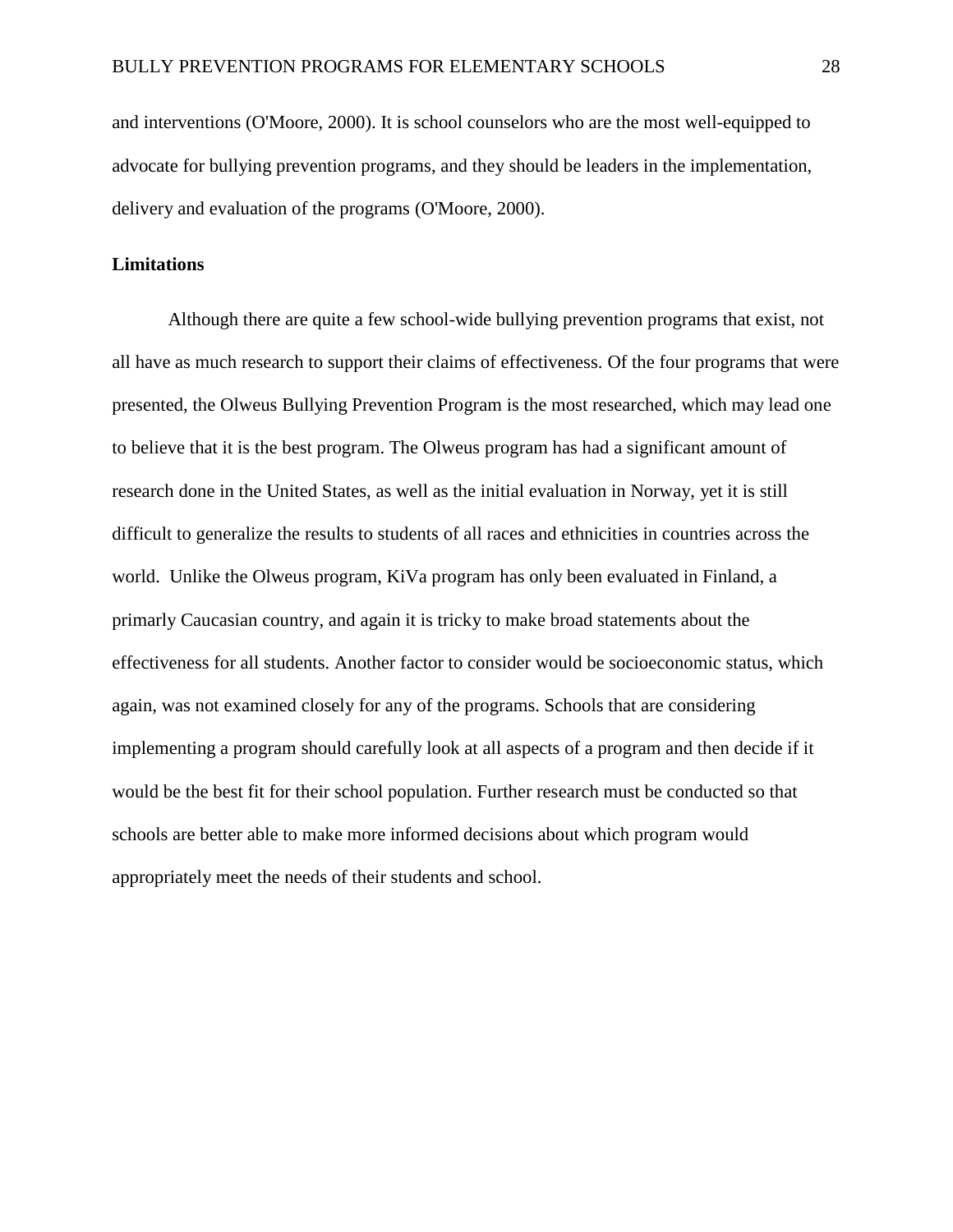#### Author's Note

I have always believed that school bullying is an important issue that must be taken seriously. Entering into middle school, I soon learned the harsh realities of bullying as I found myself becoming a victim. Since then, I have been very passionate about the prevention of bullying behavior and hoped to one day be in a position to assist children. Working as a school counselor will allow me to be in the trenches and be an advocate and ally for all students.

Through my research I was not surprised to discover that the middle school years are a time during which bullying behavior is most prevalent. I came to understand that a student's elementary school years are an excellent time to not only educate students about bullying, but also learn strategies to prevent it. Additionally, I was fortunate to be in an elementary school during my practicum experience and it was there that I had the opportunity to see the Olweus Bullying Prevention Program at work. I have been fascinated by the information that I uncovered about all of the prevention programs, and look forward to being a part of the process as a school counselor.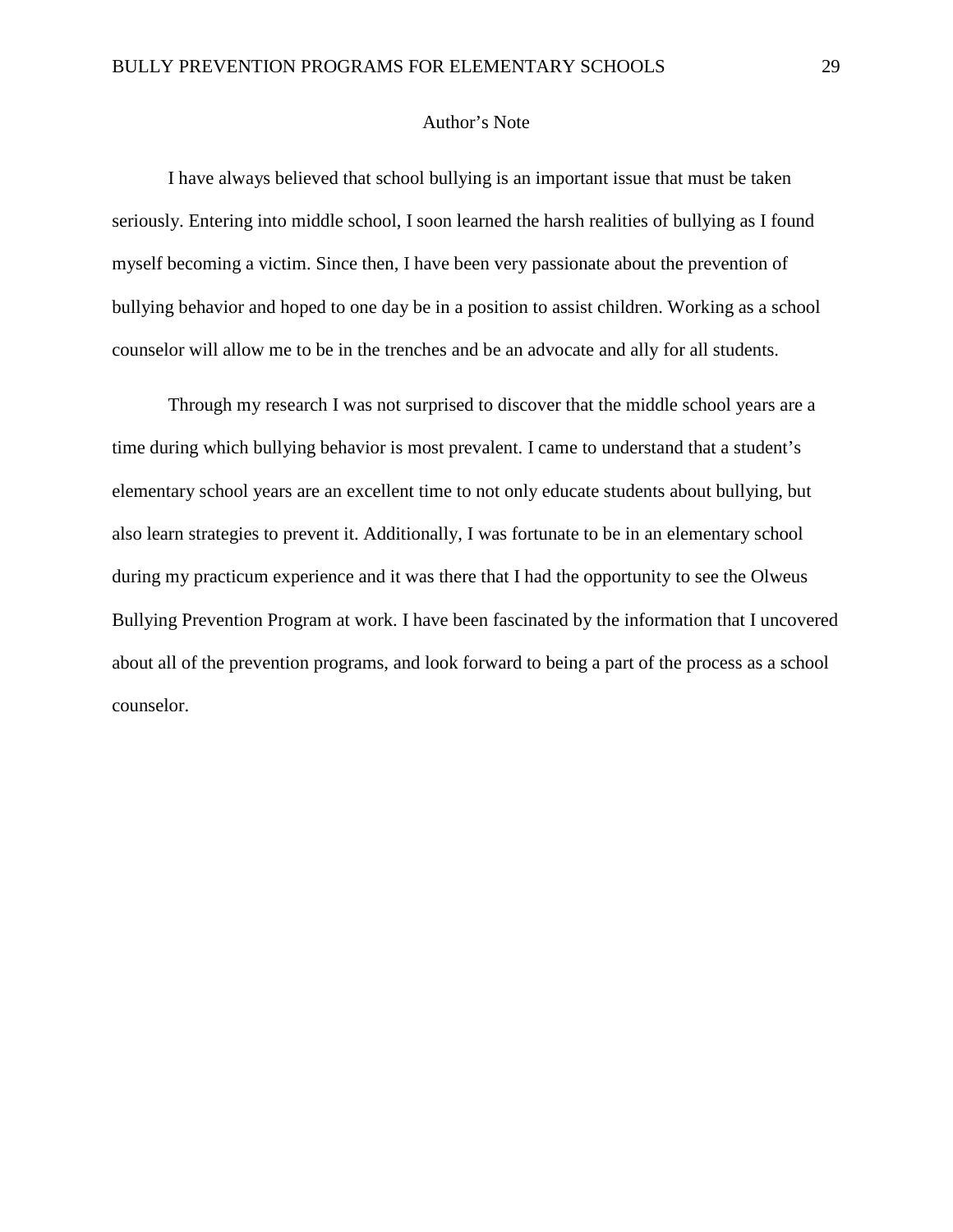#### References

- Agatston, P. W., Kowalski, R., & Limber, S. (2007). Students' perspective on cyber bullying . *Journal of Adolescent Health* , 41 - 55.
- Ahtola, A., Haataja, A., Kama, A., Poskiparta, E., & Salmivalli, C. (2012). For children only? Effects of the KiVa antibullying program on teachers. *Teaching and Teacher Education* , 851 - 859.
- American School Counselor Association. (2003). *The ASCA National Model: A framework for school counseling programs .* Alexandria , VA: Author .
- Baldry, A. C. (2004). The impact of direct and indirect bullying on the mental and physical health of Italian youngsters. *Aggressive Behavior, 30*, 343 - 355.
- Bauer, N. S., Lozano, P., & Rivara, F. P. (2007). The effectiveness of the olweus bullying prrevention program in public middle schools: A controlled trial. *Journal of Adolescent Health, 40*, 266 - 274.
- Bauman, S. (2008). The role of elementary school counselors in reducing school bullying. *The Elementary School Journal, 108*(5), 362 - 375.
- Brown, E. C., Low, S., Smith, B. H., & Haggerty, K. P. (2011). Outcomes from a schoolrandomized controlled trial of Steps to Respect: A bullying prevention program. *School Psychology Review, 40*(3), 423 - 443.
- Casebeer, C. M. (2012). School bullying: Why quick fixes do not prevent school failure. *Preventing School Failure, 56*(3), 165 - 171.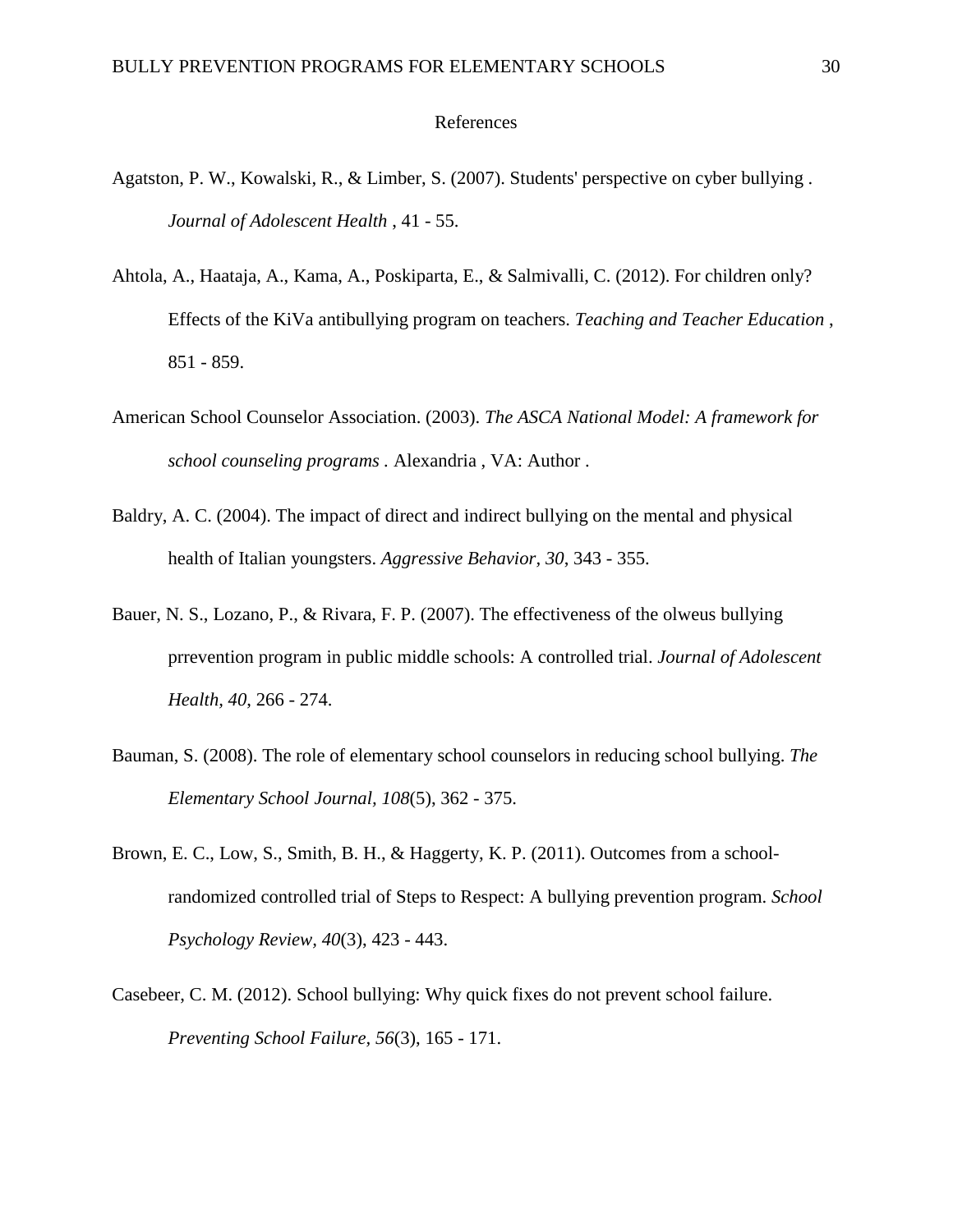- Cowie, H., & Jennifer, D. (2008). *New persepctives on bullying.* Maidenhead, UK : Open University Press.
- Frey, K. S., Hirschstein, M. K., Snell, J. L., Van Schoiak Edstrom, L., MacKenzie, E. P., & Broderick, C. J. (2005). Reducing playground bullying and supporting beliefs: An experimental trial of the Steps to Respect program. *Developmental Psychology, 41*(3), 479 - 4991.
- Garandeau, C., Lee, I. A., & Salmivalli, C. (2014). Differential effects of the KiVa anti-bullying program on popular and unpopular bullies. *Journal of Applied Developmental Psychology, 35*, 44 - 50.

Hanley, J. A. (2009 ). Cyberbullying - A global concern. *Family Online Safety Institute*, 1 - 7.

- Hirsch, L., Lowen, C., & Santorelli, D. (2012). *Bully: An action plan for teachers and parents to combat the bullying crisis.* New York : Weinstein Books.
- Hirschstein, M. K., Van Schoiak Edstrom, L., Frey, K. S., Snell, J. L., & MacKenzie , E. P. (2007). Walking the talk in bullying prevention: Teacher implementation variables related to inital impact to the Steps to Respect Program. *School Psychology Review, 36*(1), 3 - 21.
- Hoglund, W. L., Hosan, N. E., & Leadbeater, B. J. (2012). Using your WITS: A 6-year followup of a peer victimization prevention program. *School Psychology Review, 41*(2), 193 - 214.
- Holt, M. K., Finkelhor, D., & Kantor , G. K. (2007). Hidden forms of victimization in elementary students involved in bullying. *School Psychology Review, 36*(3), 345 - 360.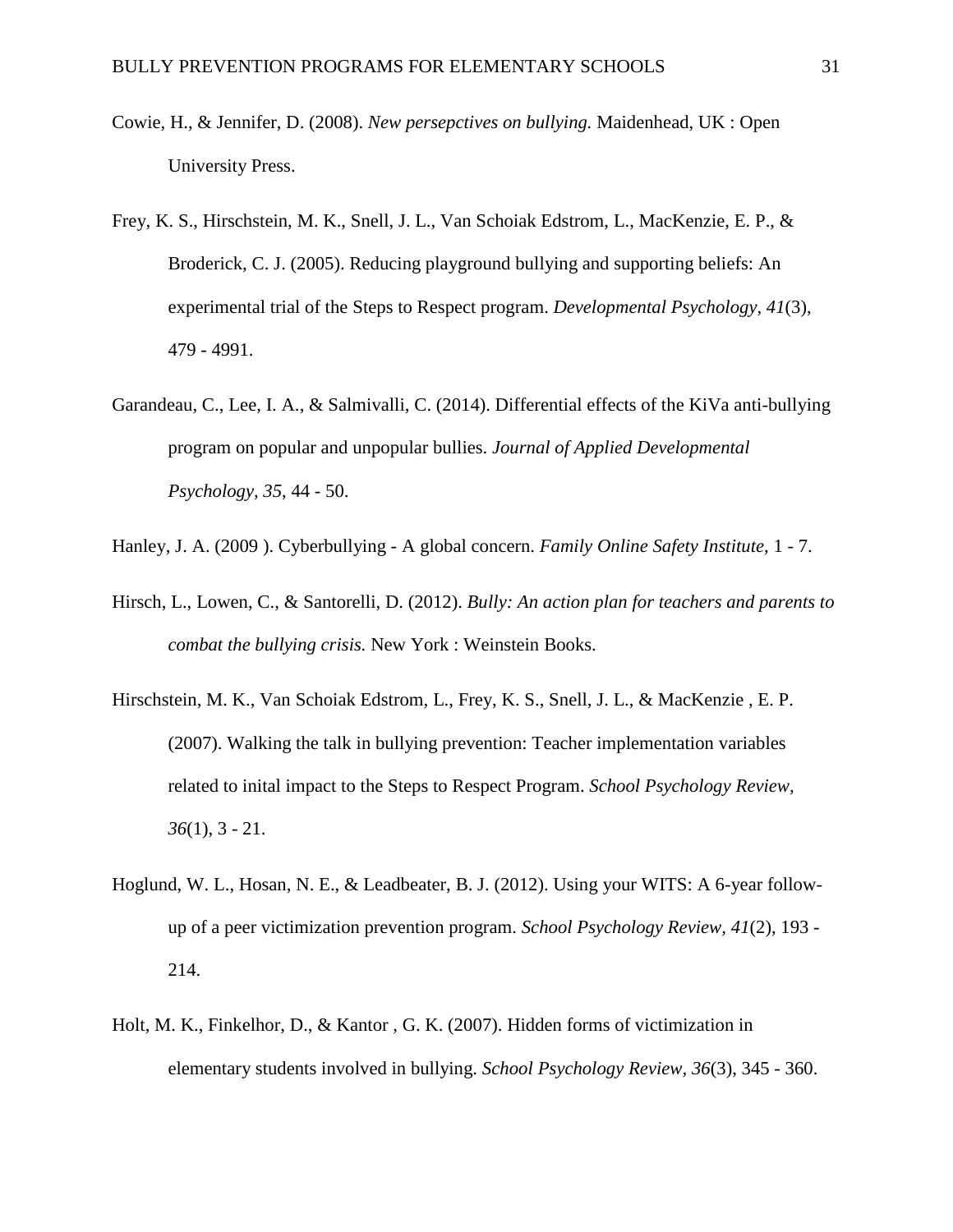- Hong, J. (2008). Feasibility of the Olweus Bullying Prevention Program in low-income schools. *Journal of School Violence, 8*(1), 81 - 97.
- Horton, P. (2011). School bullying and social and moral orders. *Children & Society, 25*, 268 277.
- Juvonen, J., & Graham , S. (2014). Bullying in schools: The power of bullies and the plight of victims. *Annual Review of Psychology, 65*, 159 - 185.
- Juvonen, J., Graham, S., & Schuster, M. A. (2003). Bullying among young adolescents: The strong, the weak and the troubled. *Pediatrics, 112*, 231 - 237.
- Kallestad, J. H., & Olweus, D. (2003). Predicting teachers' and schools' implementation of the Olweus Bullying Prevention Program: A multilevel study. *Prevention & Treatment, 6*(21).
- Kallestad, J. H., & Olweus, D. (2003). Predicting teachers' and schools' implementation of the Olweus Bullying Prevention Program: A multilevel study. *Prevention & Treatment, 6*, 1 - 27.
- Karna, A., Voeten, M., Little, T. D., Poskiparta, E., Alanen, E., & Salmivalli, C. (2011b). Going to scale: A nonrandomized nationwide trial of the KiVa antibullying program for grades 1 - 9. *Journal of Consulting and Clinical Psychology, 79*(6), 796 - 805.
- Karna, A., Voeten, M., Little, T. D., Poskiparta, E., Kaljonen, A., & Salmivalli, C. (2011a). A large-scale evaluation of the KiVa antibullying program: Grades 4 - 6. *Child Development, 82*(1), 311 - 330.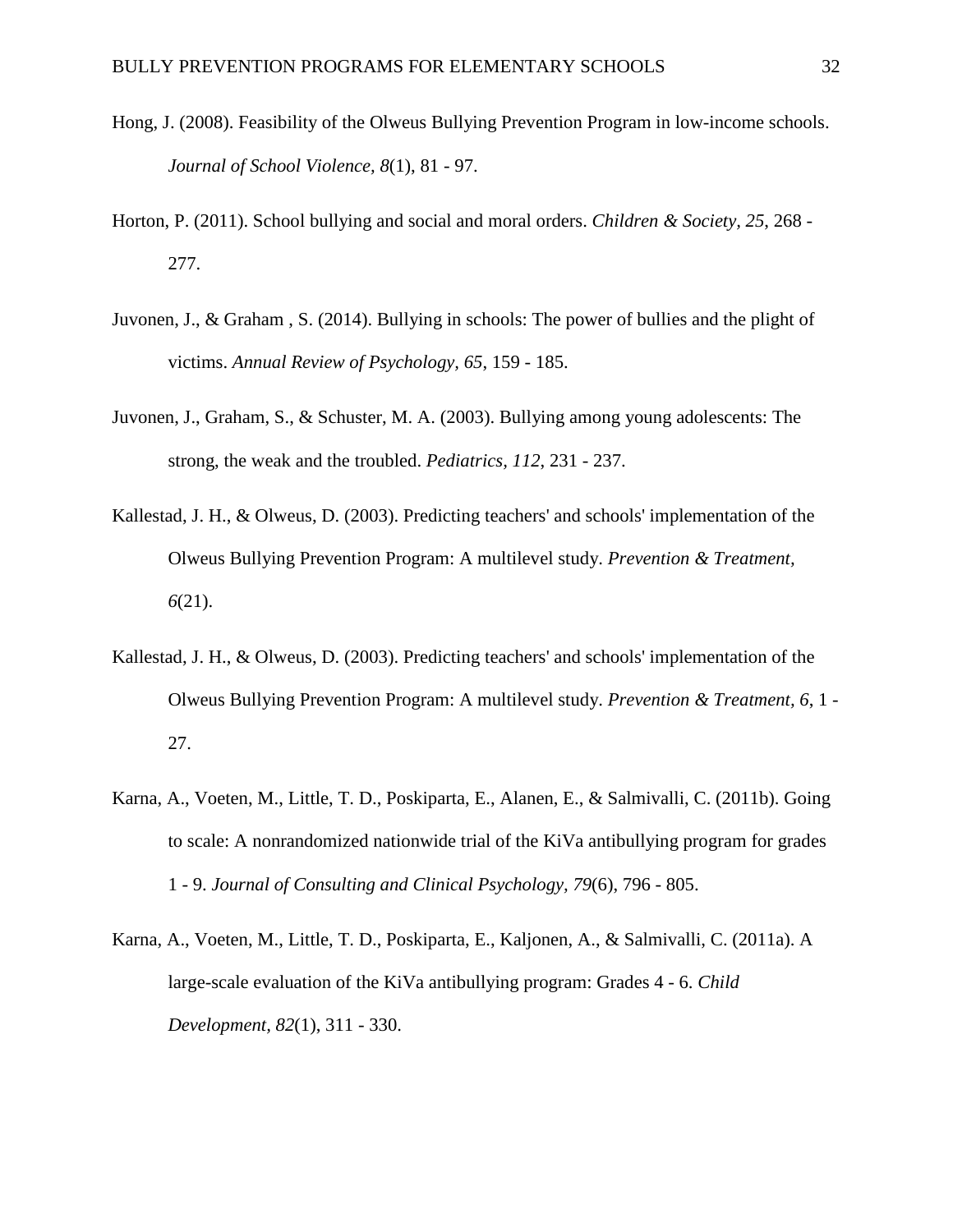- Leadbeater, B. (2008). Engaging Community Champions in the Prevention of Bullying. In D. Pepler, & W. Craig (Eds.), *Understanding and Addressing Bullying: An International Perspective* (pp. 166 - 183). Bloomington, IN: AuthorHouse.
- Leadbeater, B. (2010). Can we see it? Can we stop it? Lessons learned from community university research collaborations about relational aggression. *School Psychology Review, 39*(4), 588 - 593.
- Leadbeater, B. J., & Hoglund, W. L. (2009). The effects of peer victimization and physical aggression on changes in internalizing from first to third grade. *Child Development, 80*(3), 843 - 859.
- Leadbeater, B., & Hoglund, W. (2006). Changing the social contexts of peer victimization. *Journal of the Canadian Academy of Child and Adolescent Psychiatry, 15*(1), 21 - 26.
- Leadbeater, B., & Sukhawathanakul, P. (2011). Multicomponent programs for reducing victimization in early elementary school: A longitudinal evaluation of the WITS primary program. *Journal of Community Psychology, 39*(5), 606 - 620.
- Leadbeater, B., Hoglund, W., & Woods, T. (2003). Changing contexts? The effects of a primary prevention program on classroom levels of peer relational and physical victimization. *Journal of Community Psychology, 31*(4), 397 - 418.
- Limber, S. (2011). Development, evaluation, and future directions of the Olweus Bullying Prevention Program. *Journal of School Violence, 10*(1), 71 - 87.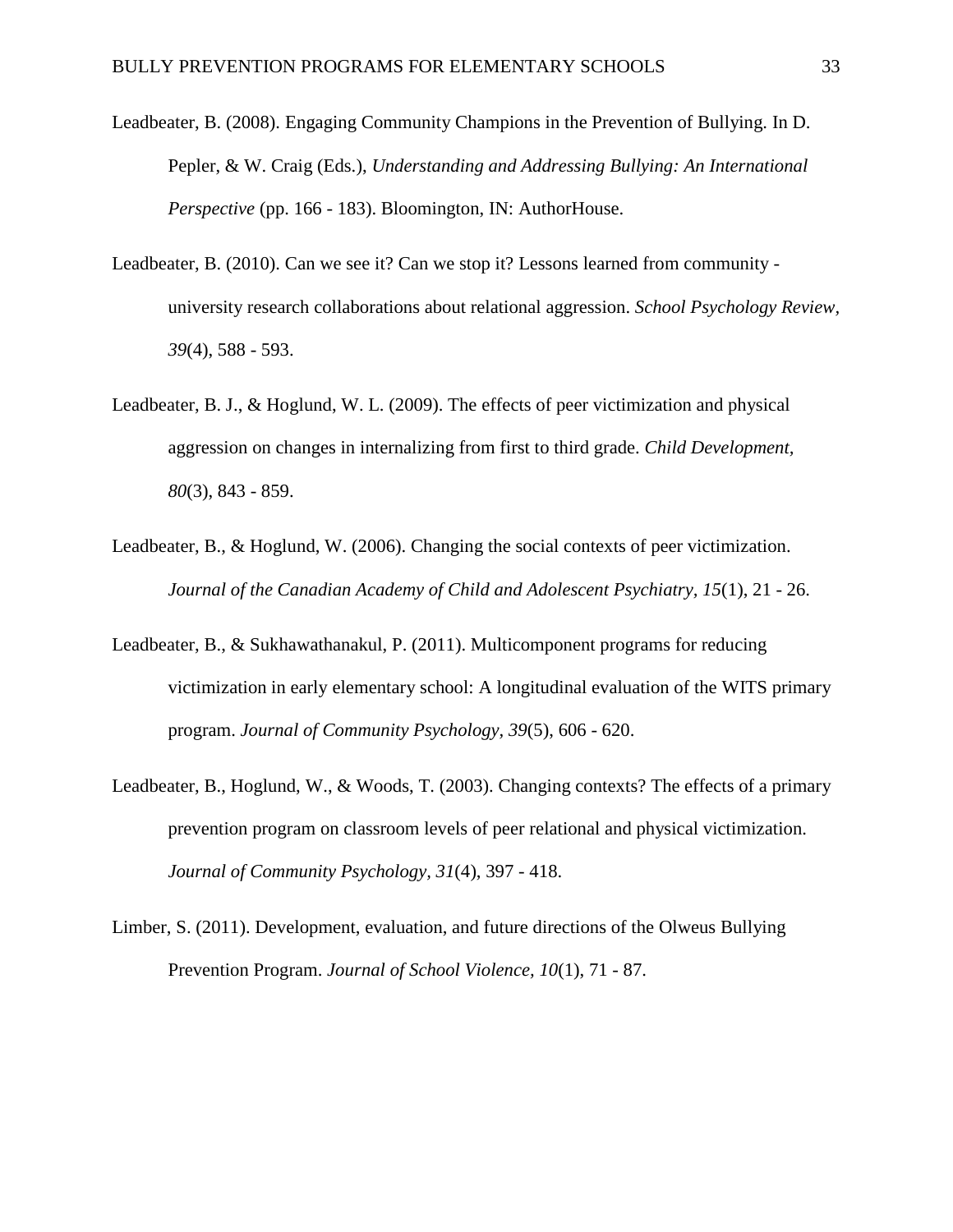- Low, S., Frey, K. S., & Brockman, C. J. (2010). Gossip on the playground: Changes associated with universal intervention, retaliation beliefs, and supportive friends. *School Psychology Review, 39*(4), 536 - 551.
- Menard, S., & Grotpeter, J. (2014). Evaluation of Bullying-Proofing Your School as an elementary school antibullying intervention. *Journal of School Violence, 13*(2), 188 - 209.
- Mishna, F. (2008). An overview of the evidence on bullying prevention and intervention programs. *Brief Treatment and Crisis Intervention, 8*, 327 - 341.
- Mishna, F., Saini, M., & Solomon, S. (2009). Ongoing and online: Children and youth's perceptions of cyber bullying. *Children and Youth Services Review, 31*, 1222 - 1228.
- Newman Carlson, D., & Horn, A. M. (2004). Bully busters: a psychoeducational intervention for reducing bullying behavior in middle school students. *Journal of Counseling & Development, 82*, 259 - 267.
- O'Connell, R., Price, J., & Barrow, C. (2004). Emerging trends amongst primary school children's use of the internet. *Cyberspace Research Unit*.
- Olweus, D. (1993). *Bullying at school: What we know and what we can do.* Malden, MA: Blackwell Publishing.

Olweus, D. (2003). A profile of bullying at school. *Educational leadership, 60*(6), 12 - 17.

Olweus, D. (2004). The Olweus Bullying Prevention Programme: Design and implementation issues and a new national iniatitive in Norway. In P. K. Smith, D. Pepler, & K. Rigby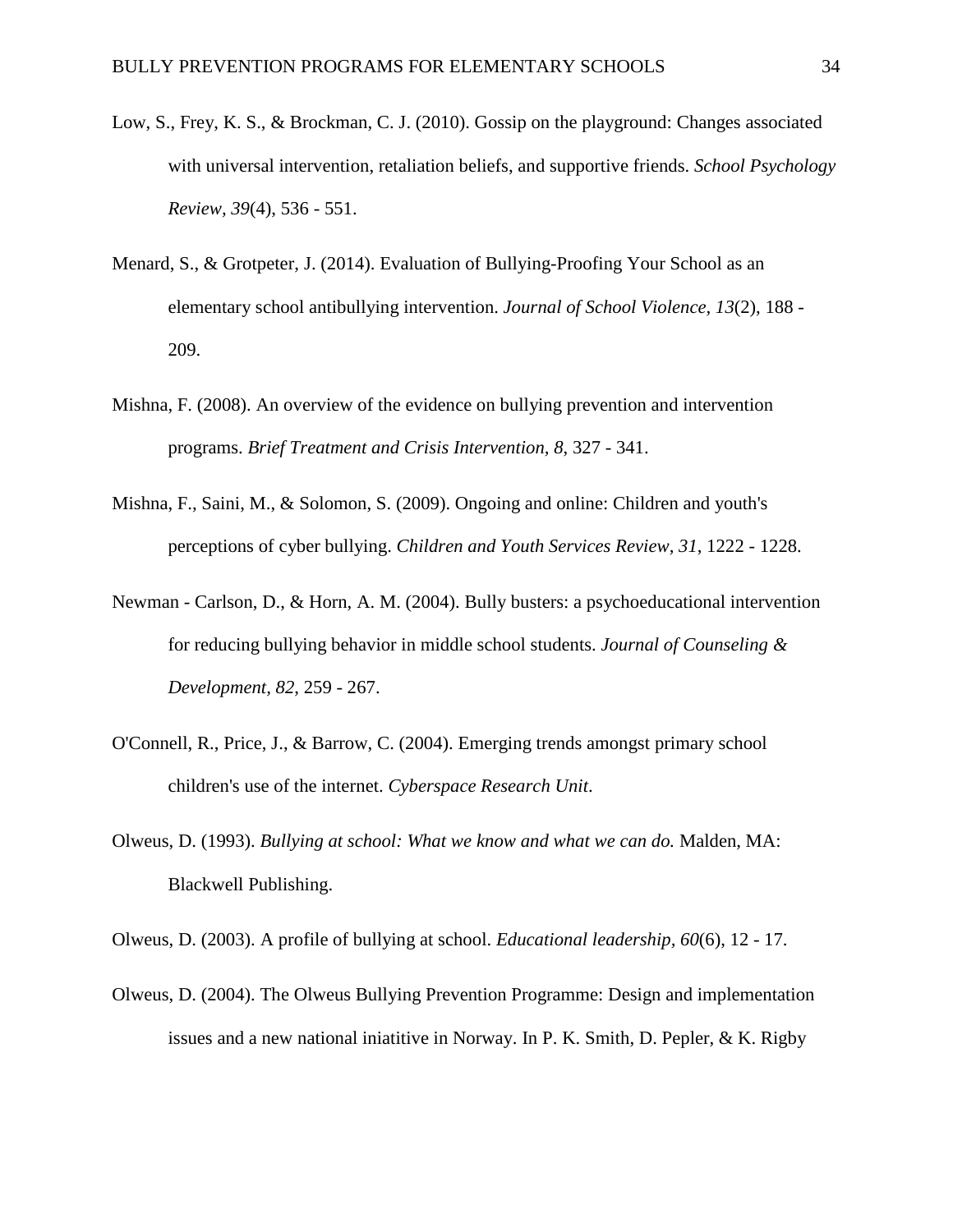(Eds.), *Bullying in schools: How successful can interventions be?* (pp. 13 - 36). Cambridge, UK: Cambridge University Press.

- Olweus, D. (2005). A useful evaluation design, and effects of the Olweus Bullying Prevention Program. *Psychology, Crime & Law, 11*(4), 389 - 402.
- Olweus, D., & Kallestad, J. H. (2010). The Olweus Bullying Prevention Program: Effects of classroom components at different grade levels. In K. Osterman (Ed.), *Indirect and direct agression.* New York: Peter Lang.
- Olweus, D., & Limber, S. P. (2010). The Olweus Bullying Prevention Program: Implementation and evaluation over two decades. In S. R. Jimerson, S. M. Swearer, & D. L. Espelage, *The handbook of school bullying: An international perspective* (pp. 377 - 402). New York : Routledge.
- Olweus, D., Limber, S. P., Flerx, V., Mullin, N., Riese, J., & Snyder, M. (2007). *Olweus Bullying Prevention Program: Schoolwide guide.* Center City, Mn: Hazelden.
- O'Moore, M. (2000). Critical issues for teaching training to counter bullying and victimization in Ireland. *Aggressive Behavior, 26*, 99 - 111.
- Orpinas, P., Horne, A. M., & Staniszewski, D. (2003). School bullying: Changing the problem by changing the school. *School Psychology Review, 32*(3), 431 - 444.
- Patchin, J. W., & Hinduja, S. (2010). Cyberbullying and self-esteem. *Journal of School Health, 80*(12), 614 - 621.
- Rigby, K. (2000). Effects of peer victimization in schools and perceived social support on adolescence well-being. *Journal of Adolescence, 23*, 57 - 68.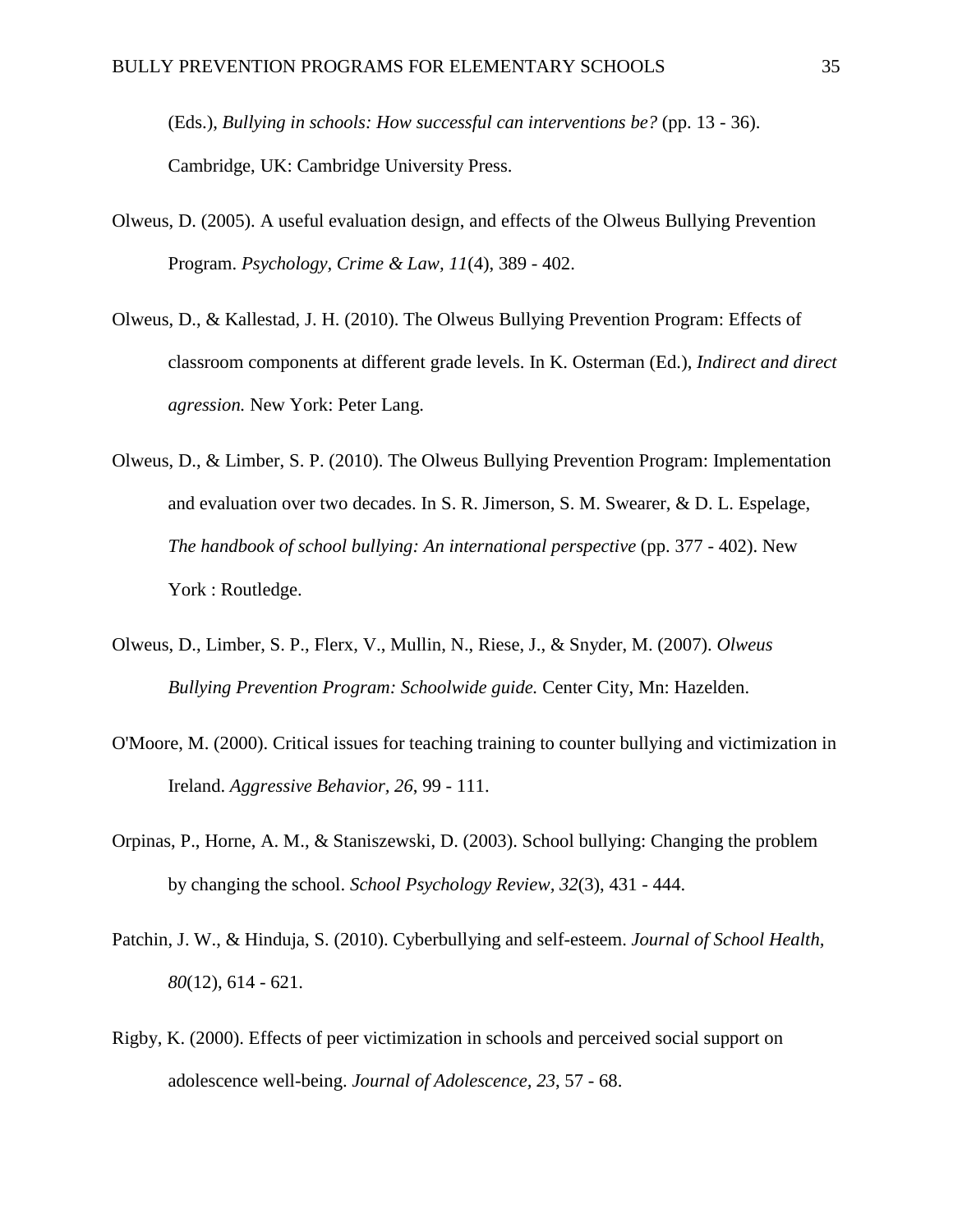- Safran, E. R. (2007). Bullying behavior, bully prevention programs, and gender. *Journal of Emotional Abuse, 7*(4), 43 - 67.
- Salmivalli, C. (2010). Bullying and the peer group: A review. *Aggression and Violent Behavior, 15*, 112 - 120.
- Salmivalli, C., & Poskiparta, E. (2012a). KiVa antibullying program: Overview of evaluation studies based on a randomized controlled trial and national rollout in Finland. *International Journal of Conflict and Violence, 6*(2), 294 - 302.
- Salmivalli, C., & Poskiparta, E. (2012b). Making bullying prevention a priority in Finnish schools: The KiVa antibullying program. *New Directions for Youth Development, 133*, 41 - 53.
- Seigle, J. (Ed.). (2012). The cost benefit of bullying prevention: A first-time analysis of savings. 1 - 13. Pittsburgh, PA: Highmark Foundation.
- Smith , J. D., Schneider, B. H., Smith, P. K., & Ananiadou, K. (2004). The effectiveness of a whole-school antibullying programs: A synthesis of evaluation research. *School Psychology Review, 33*(4), 547 - 560.
- Solberg, M. E., & Olweus, D. (2003). Prevalence estimation of school bullying with the Olweus Bully/Victim Questionnaire. *Aggressive behavior, 29*(3), 239 -268.
- Stassen Berger, K. (2007). Update on bullying at school: Science forgotten? *Developmental Review, 27*, 90 - 126.
- Stephens, P. (2011). Preventing and confronting school bullying: A comparative study of two national programmes in Norway. *British Educational Research Journal, 37*(3), 381 - 404.